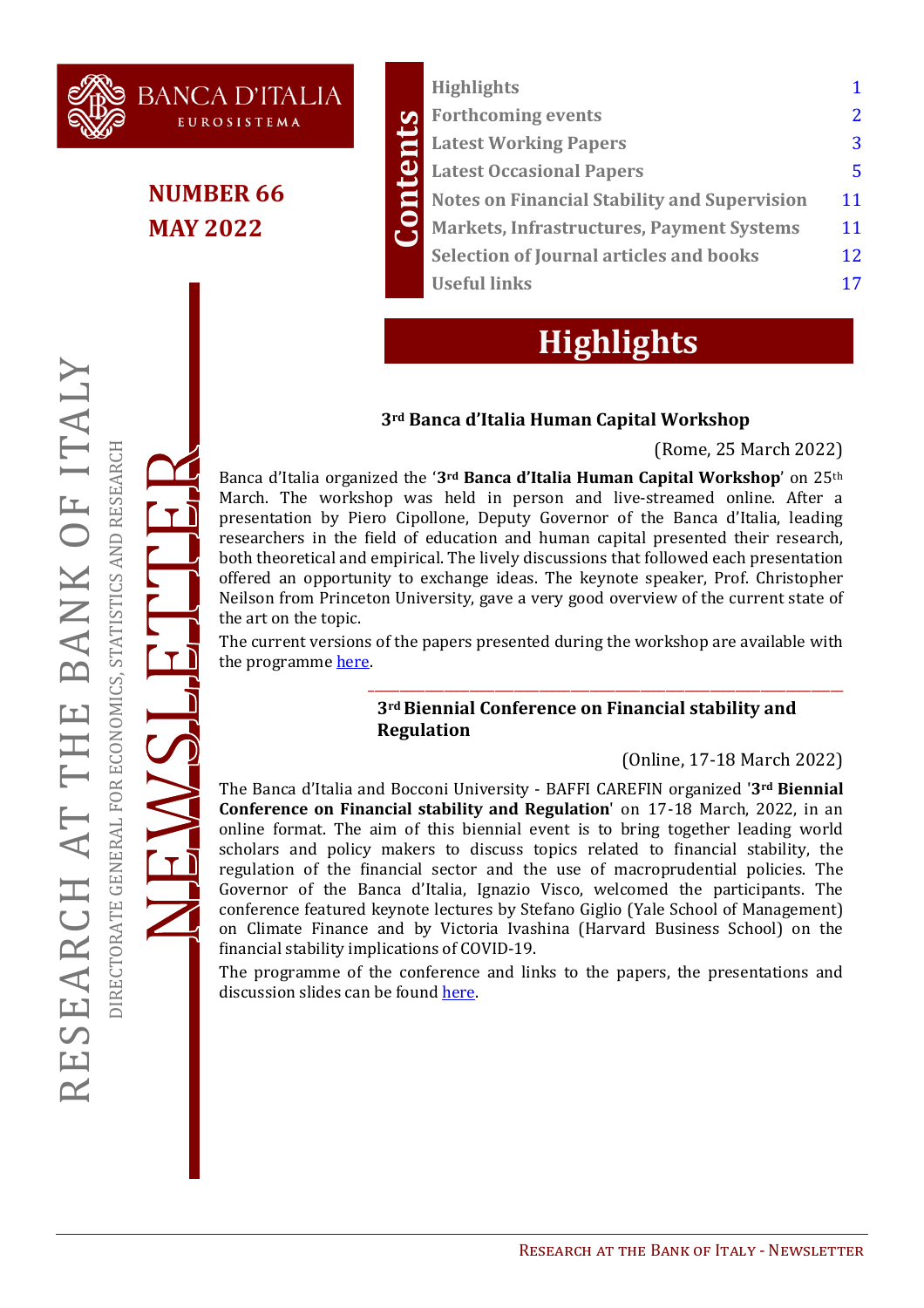# **Forthcoming events**

#### **6th CEPR International Macroeconomics and Finance (IMF) Programme Meeting**

(Rome, 9-10 June 2022)

<span id="page-1-0"></span>Banca d'Italia and CEPR are organizing the sixth annual '**CEPR International Macroeconomics and Finance (IMF) Programme Meeting**' which will take place in person on 9-10 June 2022. The aim of the conference is to bring together leading world scholars and policy-makers to discuss topics mainly relating to international macroeconomics and stabilization policy, international financial architecture, currency and financial/debt crises, and capital flows, risk taking and financial fragility. The workshop will feature a keynote lecture by Iván Werning (Massachusetts Institute of Technology). The call for papers can be found here.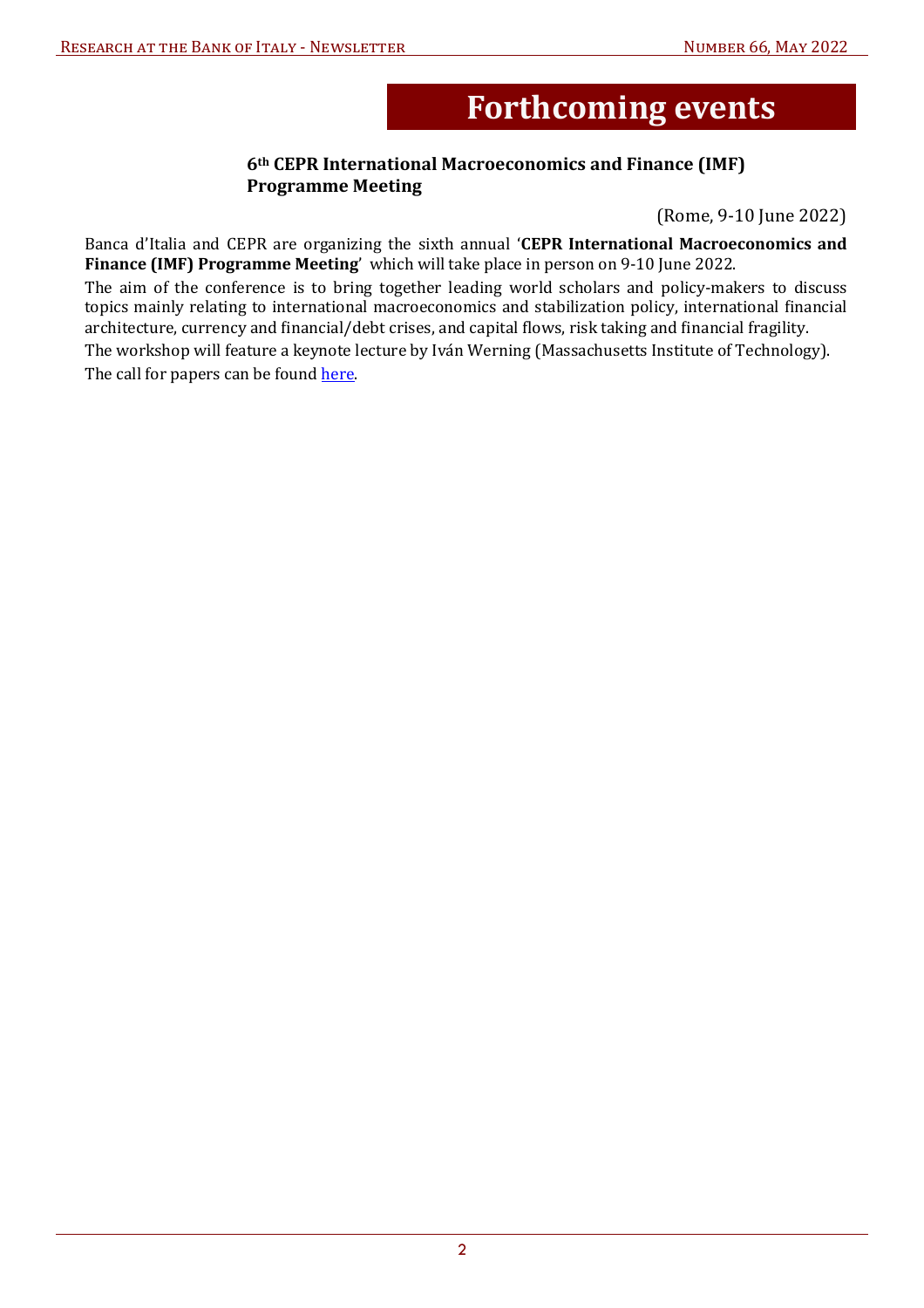# **Latest Working Papers**

#### <span id="page-2-0"></span>*No. 1369*: **Public guarantees and credit additionality during the Covid-19 pandemic** (April 2022)

*Giuseppe Cascarino, Raffaele Gallo, Francesco*  **Palazzo and Enrico Sette** 

This paper examines the public loan<br>guarantee programs implemented in Italy for small and medium-sized enterprises in the aftermath of the outbreak of the pandemic and granted between April 2020 and March 2021. The analysis quantifies to what extent public guarantees created additional credit with respect to pre-existing levels, across programs with different coverage ratios and over time. The credit additionality of the guarantee programs was highest between April and June 2020, especially for 100 per cent guaranteed loans, for which each euro of guarantee generated around 84 cents of additional credit. In the following quarters, the degree of additionality decreased for all programs, to 60 cents on average. For loans with a coverage ratio lower than 100 per cent, credit granted by better capitalized banks showed greater additionality.

[Full text \(pdf\)](https://www.bancaditalia.it/pubblicazioni/temi-discussione/2022/2022-1369/en_tema_1369.pdf?language_id=1?pk_campaign=Newsletter-66)

#### *No. 1368*: **Exchange rate pass-through in small, open, commodityexporting economies: lessons from Canada** (April 2022)

*Marco Flaccadoro* 

This paper studies the pass-through of changes<br>in exchange rates to prices in small, open, commodity-exporting economies, taking Canada as a case study. Our econometric setup estimates passthrough, conditional on shocks to the international demand for oil and all industrial commodities. Our measure is free from endogeneity concerns between prices and exchange rates, thus improving upon the standard estimates in the literature.

Our pass-through measure, which is free from endogeneity concerns between prices and exchange rates, leads in some cases to an opposite inference in reference to the sign of the pass-through compared with standard estimates. By focusing on industry-level producer price indices, we show that conditional pass-through decreases with industry market power, while it increases with the degree of import penetration and the persistence of industryspecific shocks.

[Full text \(pdf\)](https://www.bancaditalia.it/pubblicazioni/temi-discussione/2022/2022-1368/en_tema_1368.pdf?language_id=1?pk_campaign=Newsletter-66)

#### *No. 1367*: **The role of non-bank 7inancial institutions in the intermediation of capital 7lows to emerging markets** (April 2022)

Alessandro Moro and Alessandro Schiavone

T his paper analyses the role of non-bank intermediaries in financing emerging economies during the period 2012-2020, focusing on their allocative choices. With reference to investment funds, their responsiveness to the global financial cycle is examined, taking into account investment strategies and geographical focus. In addition, we study how the variability of portfolio inflows to emerging economies depends on the share of their external liabilities held by investment funds.

During periods of financial turmoil, investment funds tend to reduce their exposure to emerging economies more than do banks and other intermediaries. Passive funds, and in particular ETFs, show a greater pro-cyclicality than the other types of funds. Portfolio inflows are more volatile in emerging markets with a higher share of portfolio liabilities held by investment funds rather than by banks and other financial intermediaries.

[Full text \(pdf\)](https://www.bancaditalia.it/pubblicazioni/temi-discussione/2022/2022-1367/en_tema_1367.pdf?language_id=1?pk_campaign=Newsletter-66)

#### *No. 1366*: **Monetary policy in the open economy with digital currencies**  (April 2022)

*Pietro Cova, Alessandro Notarpietro, Patrizio*  **Pagano and Massimiliano Pisani** 

The paper assesses the domestic and international macroeconomic effects, and the impact on monetary policy effectiveness, of the introduction of digital currencies. We use a twocountry dynamic general equilibrium model in which the means of payment include, besides cash, a stablecoin (SC), issued by a private fund and used in both countries, and a central bank digital currency (CBDC) issued by the central bank of one country and used only in that country. When SC prevails as a means of payment, the effects of an expansionary monetary policy shock are smaller, compared to the "standard" case in which cash prevails, if the supply of SC does not sufficiently increase. The standard transmission of the shock is restored if SC is fully backed by cash, or if households show a strong preference for CBDC and the latter can easily substitute for other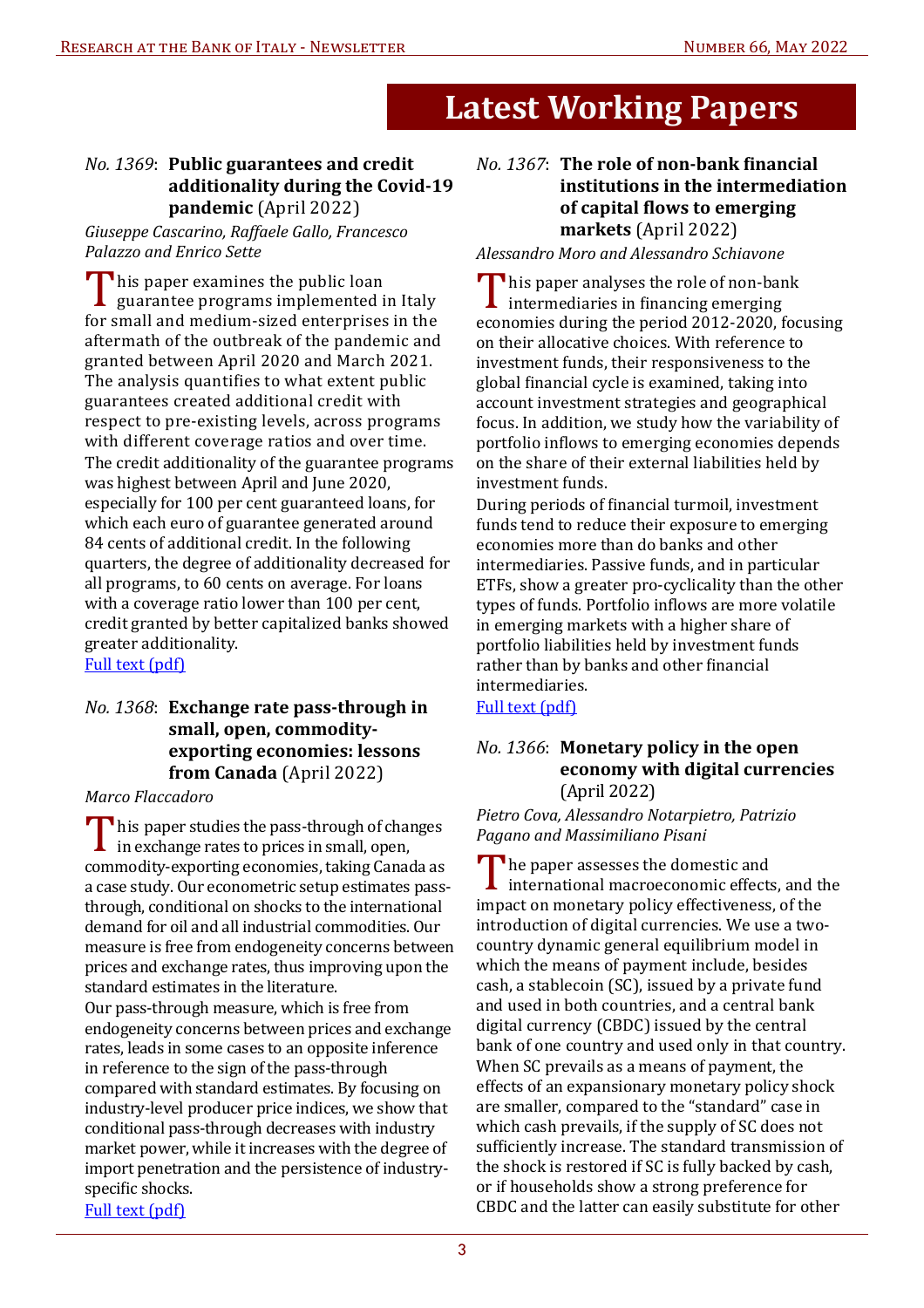## **Latest Working Papers**

means of paymen. [Full text \(pdf\)](https://www.bancaditalia.it/pubblicazioni/temi-discussione/2022/2022-1366/en_tema_1366.pdf?language_id=1?pk_campaign=Newsletter-66)

#### *No. 1365*: **Foreign monetary policy and domestic in7lation in emerging markets** (April 2022)

*Marco Flaccadoro and Valerio Nispi Landi* 

This paper studies the effect of US monetary policy shocks on the inflation rate of emerging markets, differentiating for the exchange rate regime (peg or floating) and for the potential adoption of inflation targeting. The empirical analysis uses the local projection method on a sample of 27 countries; the theoretical analysis is based on a New Keynesian model for a small open economy, with export prices denominated in foreign currency.

The estimates show that the inflation response of emerging markets to a sudden rise in the US interest rate depends on the monetary policy framework: inflation rises in countries with a floating exchange rate regime without inflation targeting, it decreases in countries with a peg regime, it does not react in inflation targeters. The theoretical model is consistent with these results

and shows that a peg exchange rate regime yields the lowest level of welfare. [Full text \(pdf\)](https://www.bancaditalia.it/pubblicazioni/temi-discussione/2022/2022-1365/en_tema_1365.pdf?language_id=1?pk_campaign=Newsletter-66)

#### *No. 1364*: **Making subsidies work: rules vs. discretion** (March 2022)

#### *Federico Cingano, Filippo Palomba, Paolo Pinotti and Enrico Rettore*

 $\bigcap I$  e study the effects of a large programme of investment subsidies in Italy on firms' employment and investment strategies. The analysis leverages on detailed firm-level data and on recent econometric advancements to evaluate the effectiveness, in terms of (public) cost per new job and new investment, of specific design features of the programme: the 'Rules vs. Discretion' trade-off, and the characteristics of targeted areas. The programme induced a substantial (33%) net increase in firms' investments. Six years after receiving the subsidy, employment was 17% higher. The cost per new job is higher in southern regions, and when the allocation criterion reflects political discretion rather than objective rules. [Full text \(pdf\)](https://www.bancaditalia.it/pubblicazioni/temi-discussione/2022/2022-1364/en_tema_1364.pdf?language_id=1?pk_campaign=Newsletter-66)

## **Other recent Working Papers**

- [No. 1363: Insurers' investments before and](https://www.bancaditalia.it/pubblicazioni/temi-discussione/2022/2022-1363/en_tema_1363.pdf?language_id=1?pk_campaign=Newsletter-66)  after the Covid-19 outbreak *Federico Apicella, Raffaele Gallo and*  Giovanni Guazzarotti
- [No. 1362: Nowcasting the state of the Italian](https://www.bancaditalia.it/pubblicazioni/temi-discussione/2022/2022-1362/en_tema_1362.pdf?language_id=1?pk_campaign=Newsletter-66)  economy: the role of financial markets *Donato Ceci and Andrea Silvestrini*
- No. 1361: How do firms adjust to a negative labor supply shock? Evidence from migration outflows *Emanuele Dicarlo*
- [No. 1360: Nowcasting the state of the Italian](https://www.bancaditalia.it/pubblicazioni/temi-discussione/2022/2022-1360/en_tema_1360.pdf?language_id=1?pk_campaign=Newsletter-66)  economy: the role of financial markets *Anna Laura Mancini and Pietro Tommasino*

#### **December 2021 — February 2022**

- [No. 1359: Currency demand at negative policy](https://www.bancaditalia.it/pubblicazioni/temi-discussione/2022/2022-1359/en_tema_1359.pdf?language_id=1?pk_campaign=Newsletter-66)  rates *Edoardo Rainone*
- [No. 1358: Toward a green economy: the role](https://www.bancaditalia.it/pubblicazioni/temi-discussione/2022/2022-1358/en_tema_1358.pdf?language_id=1?pk_campaign=Newsletter-66)  of central bank's asset purchases *Alessandro Ferrari and Valerio Nispi Landi*
- [No. 1357: The macroeconomic effects of](https://www.bancaditalia.it/pubblicazioni/temi-discussione/2021/2021-1357/en_tema_1357.pdf?language_id=1?pk_campaign=Newsletter-66)  falling long-term inflation expectations *Stefano Neri*
- [No. 1356: Does gender matter? The effect of](https://www.bancaditalia.it/pubblicazioni/temi-discussione/2021/2021-1356/en_tema_1356.pdf?language_id=1?pk_campaign=Newsletter-66)  high performing peers on academic performances *Francesca Modena, Enrico Rettore and Giulia Martina Tanzi*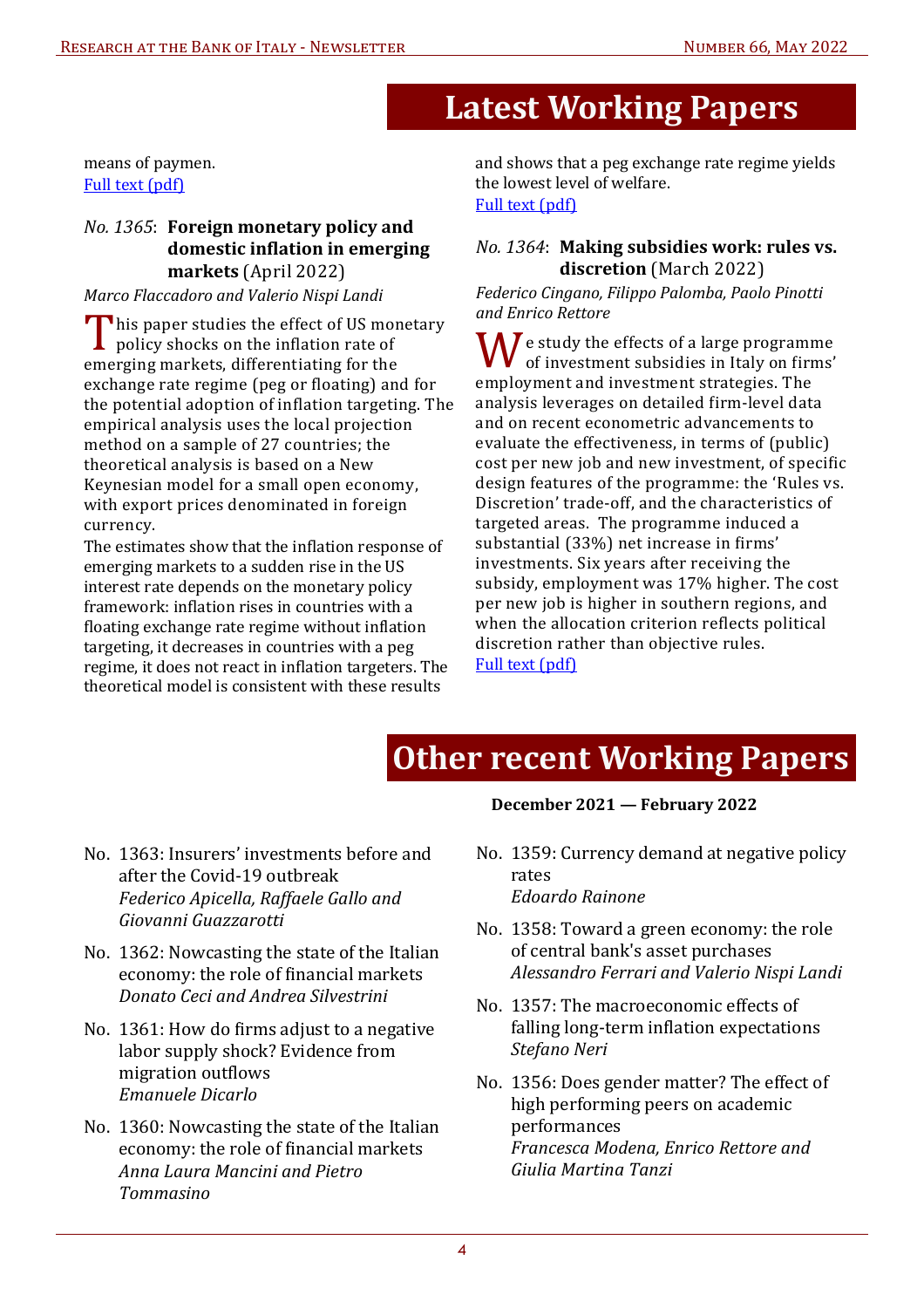#### <span id="page-4-0"></span>*No.* 691: The future of European fiscal **governance: a comprehensive approach** (April 2022)

*Marzia Romanelli, Pietro Tommasino and Emilio Vadalà* 

**△** fter presenting the historical evolution of  $\boldsymbol{\Lambda}$  money through a combination of technological developments and institutional changes, the paper discusses the arguments in favour of introducing a central bank digital currency (CBDC) and the potential related risks. The issuance of a CBDC would make it possible to counteract the risk of a loss of monetary sovereignty (understood as the ability to respond to the needs of the people; Draghi, 2019), in the event that other central banks issue this type of currency on an international scale, private digital currencies develop on a global scale, or cash is no longer used by citizens. The risks associated with the issuance of CBDCs could be mitigated through the introduction of specific technical features.

[Full text \(pdf\)](https://www.bancaditalia.it/pubblicazioni/qef/2022-0691/QEF_691_22.pdf?language_id=1?pk_campaign=Newsletter-66)

#### *No. 690*: **Technological progress and institutional adaptations: the case of the central bank digital currency (CBDC)** (April 2022)

*Riccardo De Bonis and Giuseppe Ferrero* 

A fter presenting the historical evolution of money through a combination of technological developments and institutional changes, the paper discusses the arguments in favour of introducing a central bank digital currency (CBDC) and the potential related risks. The issuance of a CBDC would make it possible to counteract the risk of a loss of monetary sovereignty (understood as the ability to respond to the needs of the people; Draghi, 2019), in the event that other central banks issue this type of currency on an international scale, private digital currencies develop on a global scale, or cash is no longer used by citizens. The risks associated with the issuance of CBDCs could be mitigated through the introduction of specific technical features. [Full text \(pdf\)](https://www.bancaditalia.it/pubblicazioni/qef/2022-0690/QEF_690_22.pdf?language_id=1?pk_campaign=Newsletter-66)

#### *No. 689*: **Stacking machine-learning models for anomaly detection: comparing AnaCredit to other banking datasets** (April 2022)

*Pasquale Maddaloni, Davide Nicola Continanza, Andrea del Monaco, Daniele Figoli, Marco di Lucido, Filippo Quarta and Giuseppe Turturiello* 

This study addresses the problem of anomaly detection in banking loans collected in AnaCredit. The main idea is the comparison between such information and the more aggregated credit data available in the other datasets, namely the 'Balance Sheet Items' and the 'Financial Reporting'. The final output is given by stacking the predictions of several machinelearning algorithms.

This methodology makes it possible to identify, more accurately than that of each algorithm alone, the potential outliers present in the AnaCredit dataset. Furthermore, it makes it easy for reporting agents to analyse the reason for the anomaly since the check is ultimately a reconciliation exercise between AnaCredit and a benchmark source.

[Full text \(pdf\)](https://www.bancaditalia.it/pubblicazioni/qef/2022-0689/QEF_689_22.pdf?language_id=1?pk_campaign=Newsletter-66)

#### *No. 688*: **Climate change and credit risk: the effect of carbon taxes on Italian banks' business loan default rates** (April 2022)

#### *Maria Alessia Aiello and Cristina Angelico*

The study investigates the potential impact on Italian banks' business loan default rates at the sector level, following the introduction of a tax on CO2 emissions (carbon tax). We perform a counterfactual analysis, building on the microsimulation model of the Bank of Italy, which estimates the share of financially vulnerable firms and their debt. Assuming that the Government had introduced a carbon tax of €50 per ton of CO2 in 2018, our estimates show that the average quarterly loan default rate for the firms analysed would have increased by around one quarter in 2019 (from 2.8 to 3.6 per cent). Even considering a tax equal to  $\text{\textsterling}800$  per ton of CO2 – an assumption coherent with a disorderly transition scenario – the default rate would have remained below the historical peak of about 9.5 per cent recorded in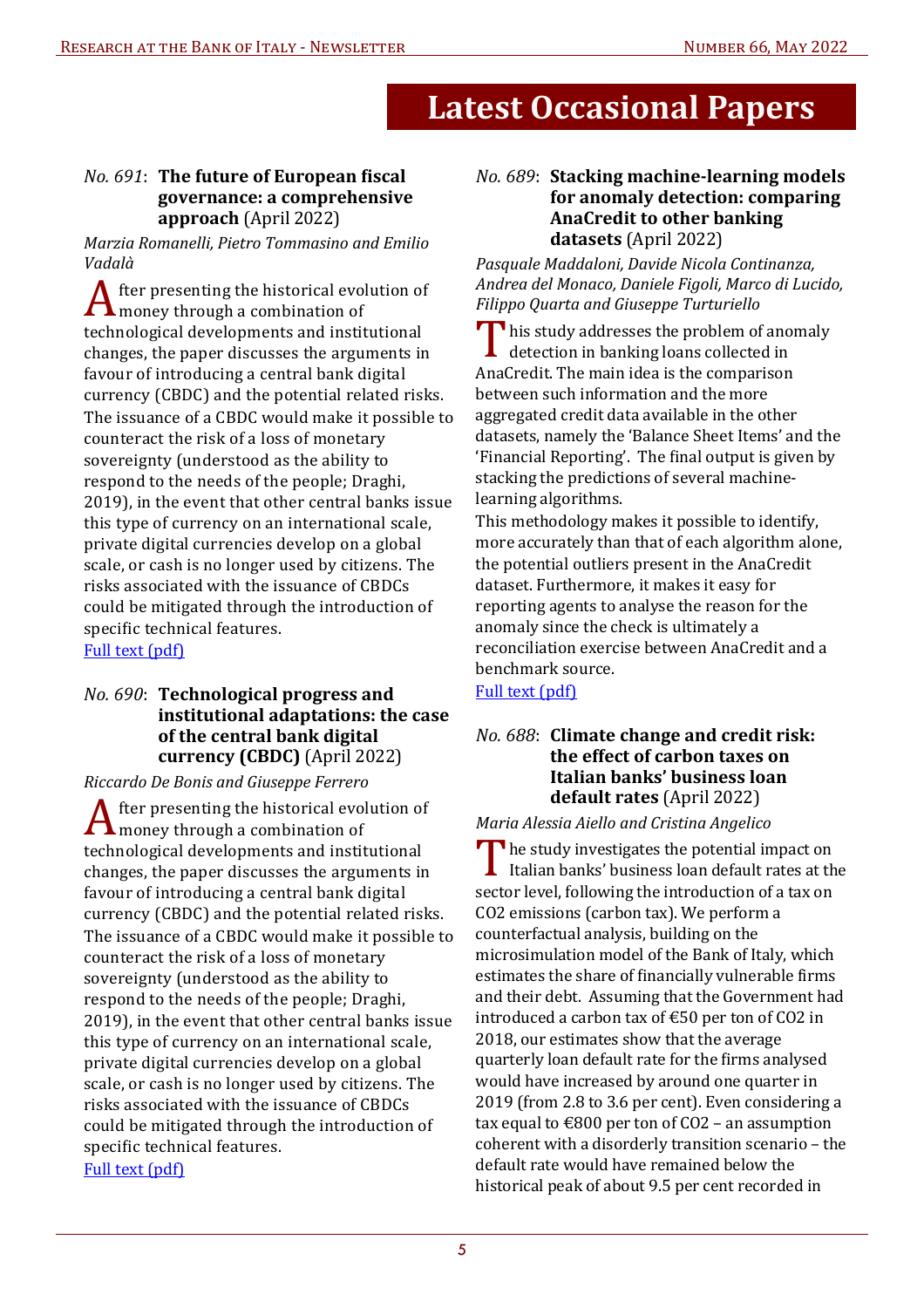2013. However, these impacts could be more severe if the carbon tax were introduced in periods characterized by higher firm vulnerability or more elevated default rates.

#### [Full text \(pdf\)](https://www.bancaditalia.it/pubblicazioni/qef/2022-0688/QEF_688_22.pdf?language_id=1?pk_campaign=Newsletter-66)

#### *No. 687*: **A model of system-wide stress simulation: market-based 7inance and the Covid-19 event**  (April 2022)

Giovanni di Iasio, Spyridon Alogoskoufis, Simon *Kordel, Dominika Kryczka, Giulio Nicoletti and*  **Nicholas Vause** 

 $\blacksquare$  he paper develops a system-wide stress testing model designed for the market-based financial system. The model includes banks, which intermediate markets, as well as important holders of assets, such as insurers, pension funds and several types of investment funds. The work applies the model to the euro-area market-based financial system during the March 2020 turmoil caused by Covid. Shock amplification is mainly due to the behaviour of open-ended funds that, given insufficient liquidity buffers, must sell corporate bonds and equities to meet investor redemption requests, thereby depressing asset prices. In all the simulations, banks and insurers show a good degree of resilience to shocks and limit their price impact. [Full text \(pdf\)](https://www.bancaditalia.it/pubblicazioni/qef/2022-0687/QEF_687_22.pdf?language_id=1?pk_campaign=Newsletter-66)

#### *No. 686*: **Will the green transition be in7lationary? Expectations matter**  (April 2022)

#### *Alessandro Ferrari and Valerio Nispi Landi*

In this paper we analyse the possible effects on prices of a progressive increase in the tax on emissions in a simple two-period New Keynesian model with an AS-AD representation. We then extend the analysis in a medium-scale DSGE model. In both models, emissions increase with production and the green transition is modelled as a gradual increase in the tax on emissions. We find that an increase in the tax today exerts inflationary pressures, but the expected further increase in the tax tomorrow depresses current demand, putting downward pressure on prices: we show that the second effect is larger. However, if households do not anticipate a future fall in income (because they are not rational or

the government is not credible), the overall effect of the transition may initially be inflationary. [Full text \(pdf\)](https://www.bancaditalia.it/pubblicazioni/qef/2022-0686/QEF_686_22.pdf?language_id=1?pk_campaign=Newsletter-66)

#### *No. 685*: **Regional inequality in Italy in the face of economic crises, recovery, and the health emergency**  (April 2022)

*Antonio Accetturo, Giuseppe Albanese, Rosario M.*  **Ballatore, Tiziano Ropele and Paolo Sestito** 

This paper provides evidence on the evolution of the economic divide between the South and the Centre-North of Italy in the period 2007-2021. In particular, the study describes the widening of regional disparities observed after the double-dip recession of 2008-09 and 2011-13, as well as the most recent fallout from the pandemic crisis. In the South of Italy, the drop in GDP between 2007 and 2014 was sharper than in the rest of the country, especially during the sovereign debt crisis; the subsequent recovery was milder. In 2019 the GDP in the South was still 10 per cent lower than at the 2007 peak, compared with a 2 per cent reduction in the Centre-North of Italy. Until now the pandemic crisis has not had significant effects on regional economic disparities. Over the period of analysis of this study, the structural weaknesses of southern Italy's economy, relative to the rest of the country, have expanded.

[Full text \(pdf\) in Italian only](https://www.bancaditalia.it/pubblicazioni/qef/2022-0685/QEF_685_22.pdf?language_id=1?pk_campaign=Newsletter-66)

#### *No. 684*: **The banking system and the 7inancing of southern Italian 7irms**  (April 2022)

*Giorgio Albareto, Michele Cascarano, Stefania De Mitri, Cristina Demma, Roberto Felici and Carlotta Rossi* 

This paper describes the territorial gaps in  $\blacksquare$  firms' access to bank credit between 2008 and 2019 and assesses to what extent they reflect firms' observable characteristics. The paper also analyses the dynamics of loans to firms, highlighting which categories of banks have most supported the financing of firms in the southern regions and the consequences in terms of their credit quality and profitability. The estimates provided in the paper show that, other things being equal, Italy's southern firms share a similar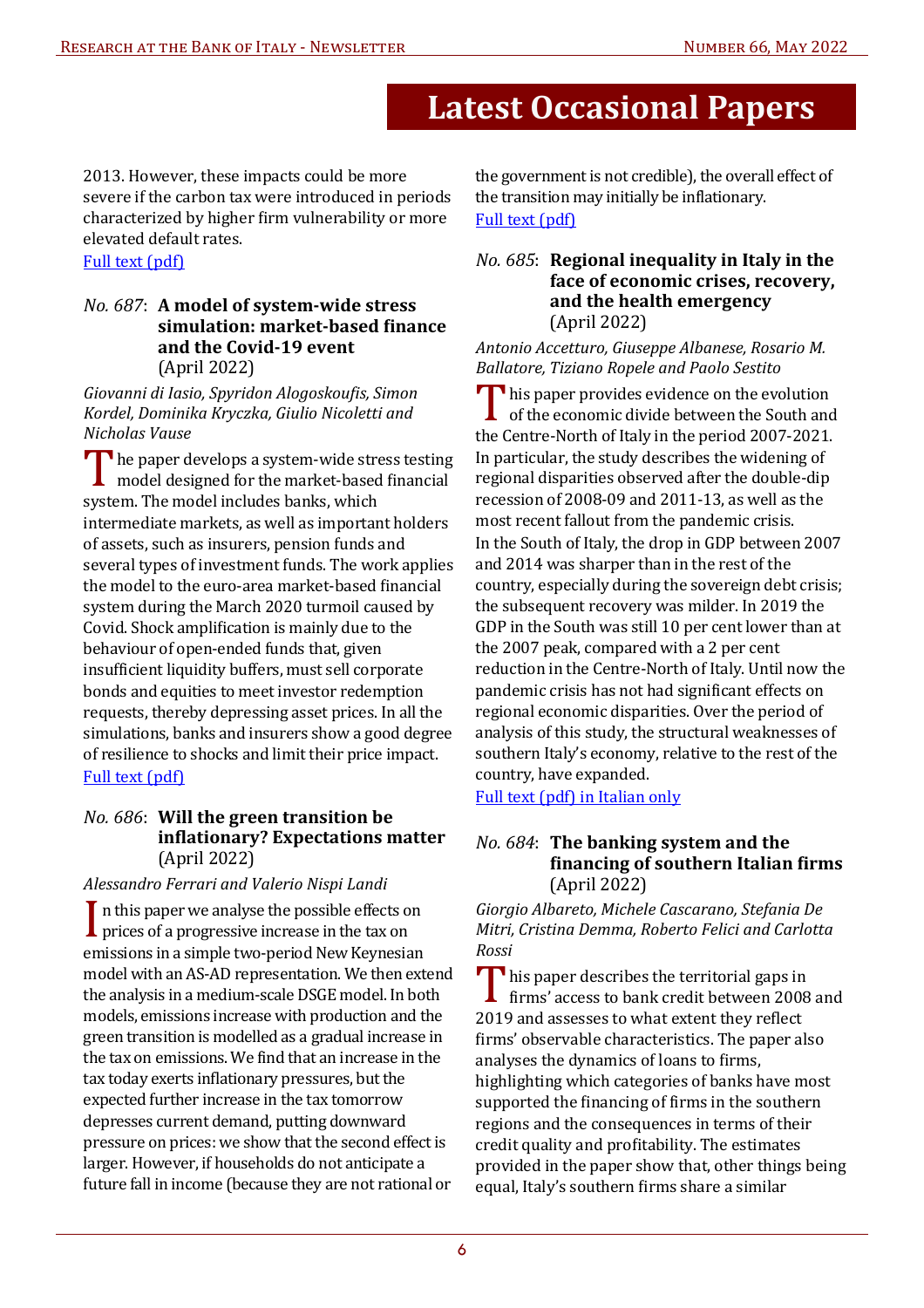probability of accessing bank credit with those from other regions. However, southern firms face worse credit conditions in a more adverse socioeconomic context. In the period considered, bank lending to southern firms was stable, while it tightened in the Centre and North: the tightening of credit by the five largest banking groups was offset by other banks, especially cooperative ones. Southern banks are characterized by lower asset quality and profitability.

[Full text \(pdf\) in Italian only](https://www.bancaditalia.it/pubblicazioni/qef/2022-0684/QEF_684_22.pdf?language_id=1?pk_campaign=Newsletter-66)

#### *No. 683*: **Italian economic growth and the North-South gap: historical trends and future projections in light of the recent demographic scenarios**  (April 2022)

#### *Marta De Philippis, Andrea Locatelli, Giulio Papini and Roberto Torrini*

This paper presents a historical account of economic trends in Italy and its two macroregions, the Centre and North and the South, since the 1950s, and outlines several growth scenarios based on recent demographic projections and alternative hypotheses on future labour market and productivity paths. We document a progressive slowdown in GDP, particularly in the South, driven by productivity and, more recently, also by employment and capital accumulation dynamics. Going forward, given the reduction in the working age population, without improvements in productivity and labour force participation, the Italian economy – the southern one in particular – is projected to shrink from the second half of the current decade. Despite the unfavourable demographic trends, robust growth rates could still be achieved if productivity grew at the same rate as in other European countries and assuming a catching-up process of between the South and the Centre and North of the country. [Full text \(pdf\) in Italian only](https://www.bancaditalia.it/pubblicazioni/qef/2022-0683/QEF_683_22.pdf?language_id=1?pk_campaign=Newsletter-66)

#### *No. 682*: **The digital transformation in the Italian banking sector** (April 2022)

*Davide Arnaudo, Silvia Del Prete, Cristina Demma, Marco Manile, Andrea Orame, Marcello Pagnini,*  Carlotta Rossi, Paola Rossi and Giovanni Soggia

sing a survey of almost 280 banks (Regional Bank Lending Survey, RBLS), this paper proposes a composite indicator of the digital supply of financial services and provides early evidence on the digital transformation process that Italian banks experienced between 2007 and 2018. Moreover, the paper examines the correlations between the degree of digitalization, bank profitability and the structure of the branch network. The adoption of digital technologies has gradually increased over time, accelerating after 2013, though it has played out differently across business areas: digitalization started in payment services and then spread to asset management, whereas it is still less frequent in lending. Digitalization is positively correlated with bank profitability and negatively correlated with the number of branches; the latter relationship signals a potential substitution effect between physical and digital channels. [Full text \(pdf\)](https://www.bancaditalia.it/pubblicazioni/qef/2022-0682/QEF_682_22.pdf?language_id=1?pk_campaign=Newsletter-66)

#### *No. 681*: **An epidemic model for SARS-CoV-2 with self-adaptive containment measures** (April 2022)

*Sabina Marchetti, Alessandro Borin, Francesco Paolo Conteduca, Giuseppe Ilardi, Giorgio Guzzetta, Piero Poletti, Paolo Pezzotti, Antonino Bella, Paola Stefanelli, Flavia Riccardo, Stefano Merler, Andrea* **Brandolini** and Silvio Brusaferro

a uring the Covid-19 pandemic, several countries have resorted to self-adaptive mechanisms that allow containment measures on epidemiological and health care indicators to be tailored. In this paper, we propose a model for the spread of the epidemic that embeds an algorithmic mechanism to define non-pharmaceutical interventions automatically. Such a mechanism reproduces the self-adaptive colour-based regional tier system, effective in Italy since November 2020. The analysis shows that self-adaptive mechanisms based on the pace of virus transmission respond swiftly to surges in the number of cases, but they involve strict restrictions on mobility and social contacts. With more favourable external conditions, for instance high vaccine coverage, mechanisms based on hospital occupancy rates allow for milder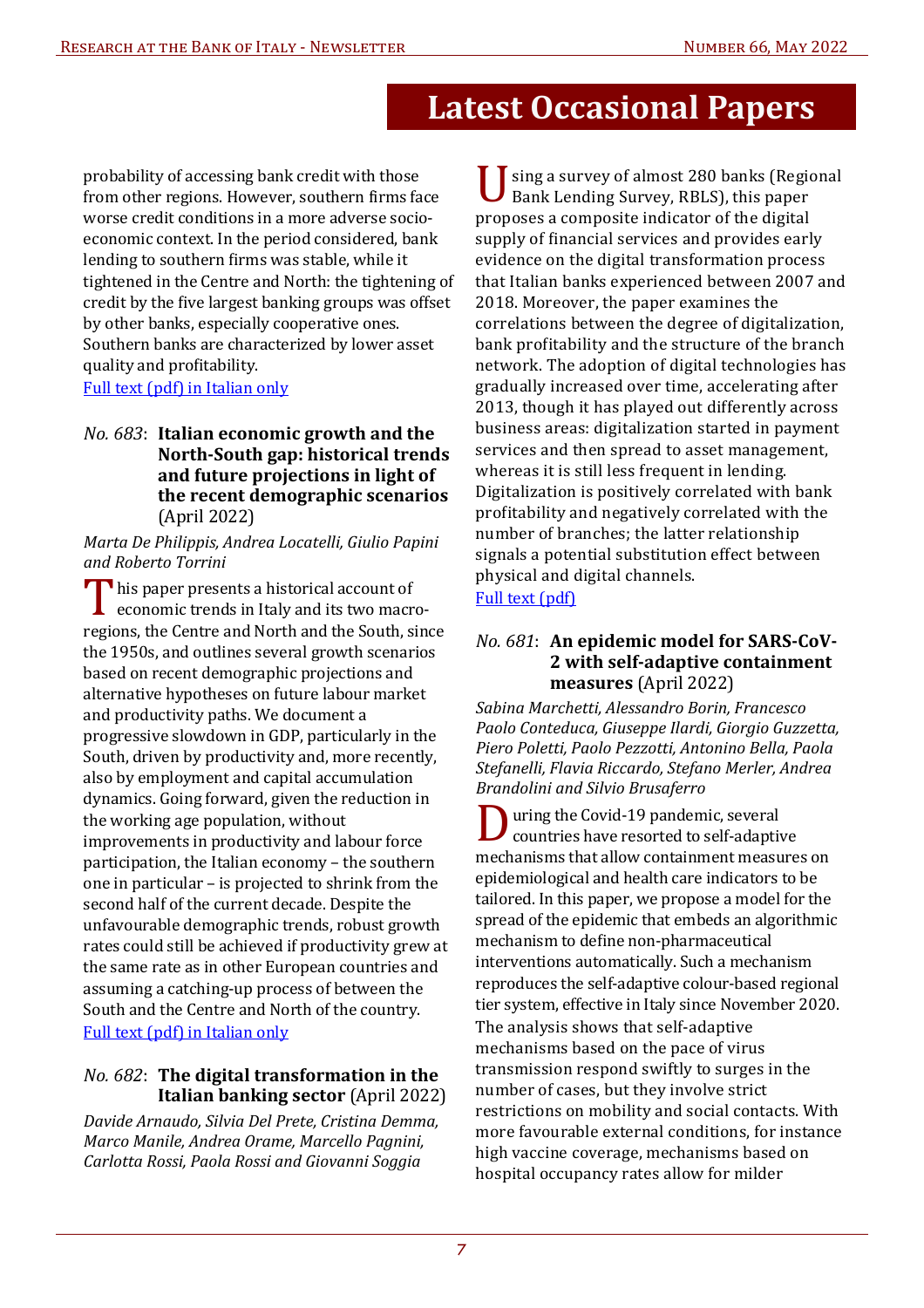restrictions, while obtaining public health outcomes comparable with those achieved under more restrictive policy schemes. [Full text \(pdf\)](https://www.bancaditalia.it/pubblicazioni/qef/2022-0681/QEF_681_22.pdf?language_id=1?pk_campaign=Newsletter-66)

#### *No. 680*: **The level of digitalization of Italy's local administrations: North-South differences** (April 2022)

**Marco Corradetti and Walter Giuzio** 

The paper examines indicators of the level of digitalization of local administrations in Italy, identifying differences between the South and the rest of the country. In particular, the paper analyses the following elements: ability to provide online services, basic IT infrastructure, integration of available technologies, governance of innovation processes, and training activities. Italy ranks 18th among 28 European countries for digital public services availability. Only one in three administrations are able to provide services to citizens and businesses through their websites. The South has basic IT infrastructure and systems integration in line with the Centre-North, but scores lower in the provision of online services, governance of innovation and training activities. [Full text \(pdf\) in Italian only](https://www.bancaditalia.it/pubblicazioni/qef/2022-0680/QEF_680_22.pdf?language_id=1?pk_campaign=Newsletter-66)

#### *No. 679*: **Calibrating the CCyB for Italy** (March 2022)

Pierluigi Bologna and Maddalena Galardo

This paper uses two approaches to identify the thresholds needed to account for the creditto-GDP gap currently used by the Banca d'Italia (an adjusted credit-to-GDP gap) in the process of setting the countercyclical capital buffer (CCyB). The two approaches suggest activating the CCyB when the adjusted gap reaches, respectively, 1 and 3 percentage points, and increasing the buffer until it reaches 2.5 per cent when the gap is, respectively, at 9 and 8 percentage points. Based on the estimates, the use of the pair (1,9) should allow us to maximize the accuracy in forecasting the vulnerability of the banking system. In any case, the setting of the CCyB is not mechanical as, in addition to the credit-to-GDP gap, it considers a large set of macro-financial cycle indicators. [Full text \(pdf\)](https://www.bancaditalia.it/pubblicazioni/qef/2022-0679/QEF_679_22.pdf?language_id=1?pk_campaign=Newsletter-66)

#### *No. 678*: **Ownership, governance, management and 7irm performance: evidence from Italian firms** (March 2022)

*Audinga Baltrunaite, Sara Formai, Andrea Linarello and Sauro Mocetti* 

**This paper studies to what extent differences in** ownership, governance and management could explain territorial gaps among Italian firms. First, it analyses the role of education in the selection process for entrepreneurs and managers, and second, it studies the distinctive characteristics of ownership, governance and management in the Centre and North and in the South of Italy. In the South of Italy, the education levels of entrepreneurs and managers are lower than in the Centre and North and account for about one tenth of the size gap between firms located in the two areas. Southern firms are characterized by more frequent family ownership and a higher fraction of local and family directors on the board; these characteristics are associated with lower separation between ownership and governance, lower adoption of structured managerial practices and lower productivity. [Full text \(pdf\)](https://www.bancaditalia.it/pubblicazioni/qef/2022-0678/QEF_678_22.pdf?language_id=1?pk_campaign=Newsletter-66)

#### *No. 677*: **Local government staff. The Southern regions compared with the North-Centre of Italy**  (March 2022)

*Luciana Aimone Gigio, Massimiliano Bolis, Paolo Chiades, Antonio Lo Nardo, Daniele Marangoni and Massimiliano Paolicelli* 

The paper analyzes how the characteristics of the employees of the local governments in the Southern regions of Italy have changed compared to those of the North-Centre over the period 2008- 2019.

During the period analyzed, there was a convergence between the two macro areas in terms of workforce size and costs; however, there are still strong regional differences in employees' seniority, education, professional qualifications and contractual schemes. The skill deficit of the employees of Southern local authorities render them less well equipped than those in the rest of the country to tackle the challenges posed by the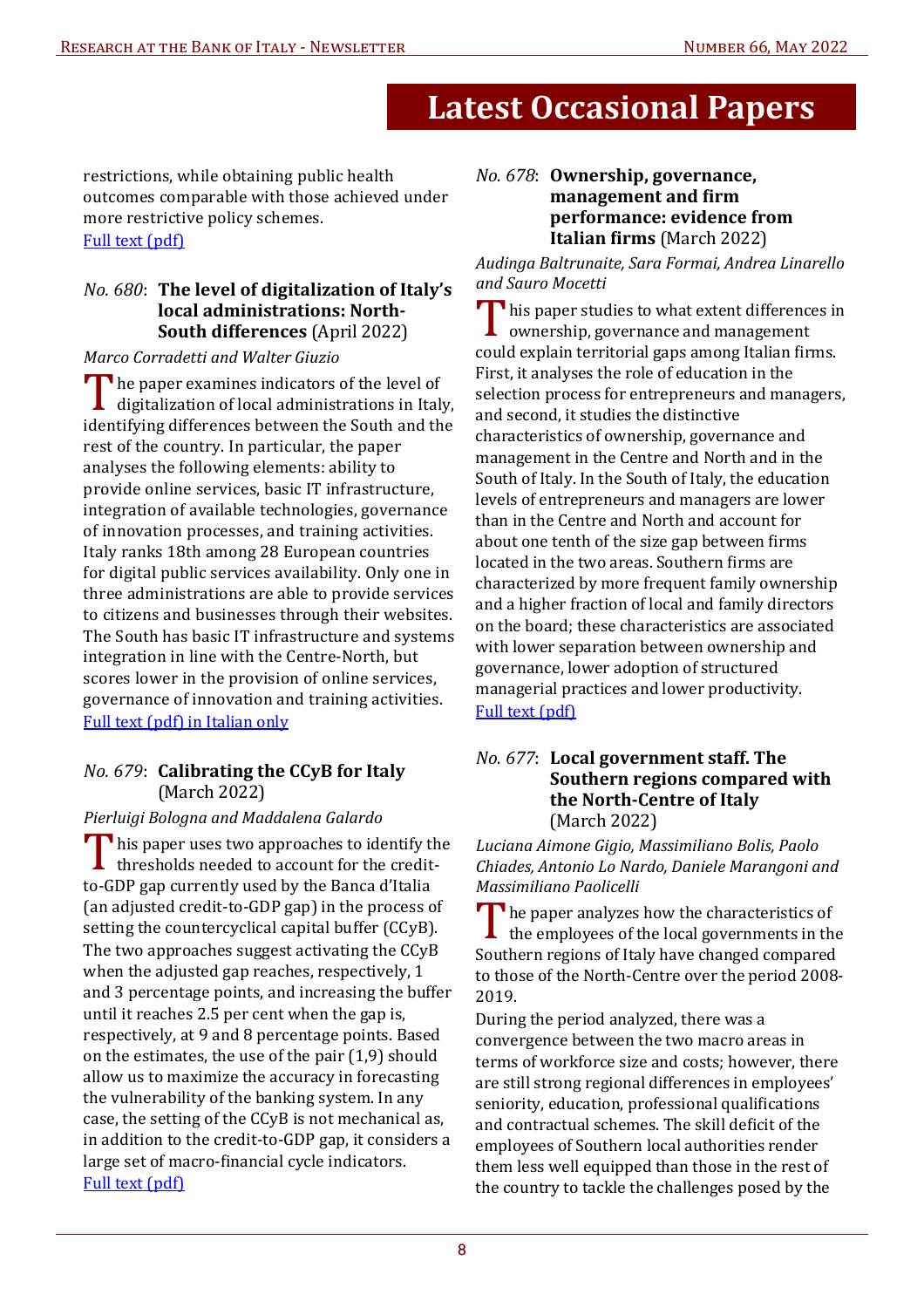National Recovery and Resilience Plan (NRRP). [Full text \(pdf\) in Italian only](https://www.bancaditalia.it/pubblicazioni/qef/2022-0677/QEF_677_22.pdf?language_id=1?pk_campaign=Newsletter-66)

#### *No.* 676: **Structural change and firm dynamics in the South of Italy** (March 2022)

*Francesco Bripi, Raffaello Bronzini, Elena Gentili,* Andrea Linarello and Elisa Scarinzi

 $\blacksquare$  his paper examines structural change in  $\blacktriangle$  sectoral employment shares in the last two decades in the Centre-North and in the South of Italy. In the first part, we analyse the dynamics of employment by industry and the role of structural change on productivity. In the second part, we examine the effect of firms' entry and exit on employment in each area of the country. The process of deindustrialization in the South of Italy started later than in the rest of the country, it was stronger and led mainly by less knowledgeintensive services. The recomposition of employment shares in favour of services has slowed down productivity growth in the Centre-North; in the South productivity declined across all sectors. In the Centre-North, incumbent firms and larger ones led employment growth; in the South it was led by the entry of new firms. [Full text \(pdf\)](https://www.bancaditalia.it/pubblicazioni/qef/2022-0676/QEF_676_22.pdf?language_id=1?pk_campaign=Newsletter-66)

#### *No. 675*: **The geographic divides of the Italian higher education system**  (March 2022)

#### *Vincenzo Mariani and Roberto Torrini*

The work discusses from a comparative<br>perspective the divergences in the demand and supply of tertiary education between the North and the South of Italy and analyzes the dynamics and the allocation of financial resources assigned to the university system.

The human capital production of universities placed in South is affected by the mobility of students toward Centre and Northern regions partly due to the lower quality of local universities - and by the low average competencies of Southern students. After the cuts of the last decade, the public funding of the university system needs to be increased and the allocation mechanisms should be revised taking

into greater consideration the features of the local contexts, while preserving the incentives for universities to improve their performance introduced by the tertiary education reform of 2010.

#### [Full text \(pdf\) in Italian only](https://www.bancaditalia.it/pubblicazioni/qef/2022-0675/QEF_675_22.pdf?language_id=1?pk_campaign=Newsletter-66)

#### *No.* 674: **Explainable Artificial Intelligence: interpreting default forecasting models based on Machine Learning** (March 2022)

*Giuseppe Cascarino, Mirko Moscatelli, Laura Mellone and Fabio Parlapiano* 

The paper applies the most common methods of Explainable Artificial Intelligence to a model based on the random forest approach that has shown a good ability to predict defaults of Italian firms. The analysis aims at identifying the most relevant variables for the model and evaluates their contribution to the estimation of the probability of default.

The use of Explainable Artificial Intelligence methods allows us to clarify the logic underlying the decision-making process of a model based on the random forest approach, showing how it is able to exploit a large set of predictive variables and, compared with traditional statistical models, to give greater importance to indicators that have a non-linear relationship with firm default, such as indicators of liquidity.

[Full text \(pdf\)](https://www.bancaditalia.it/pubblicazioni/qef/2022-0674/QEF_674_22.pdf?language_id=1?pk_campaign=Newsletter-66)

#### *No. 673*: **Don't let me down: Unemployment Insurance in the United States**  (March 2022)

#### *Francesco Spadafora*

The paper analyses the Unemployment Insurance (UI) system in the United States, providing a comprehensive overview of its main structural features. It then compares the role played by UI programmes in mitigating the impact of the Great Recession and the 2020 Covid-19 pandemic and discusses the main reform proposals put forth to address the well-known challenges faced by the UI system. The Unemployment Insurance system has played a decisive lifeline role in effectively mitigating the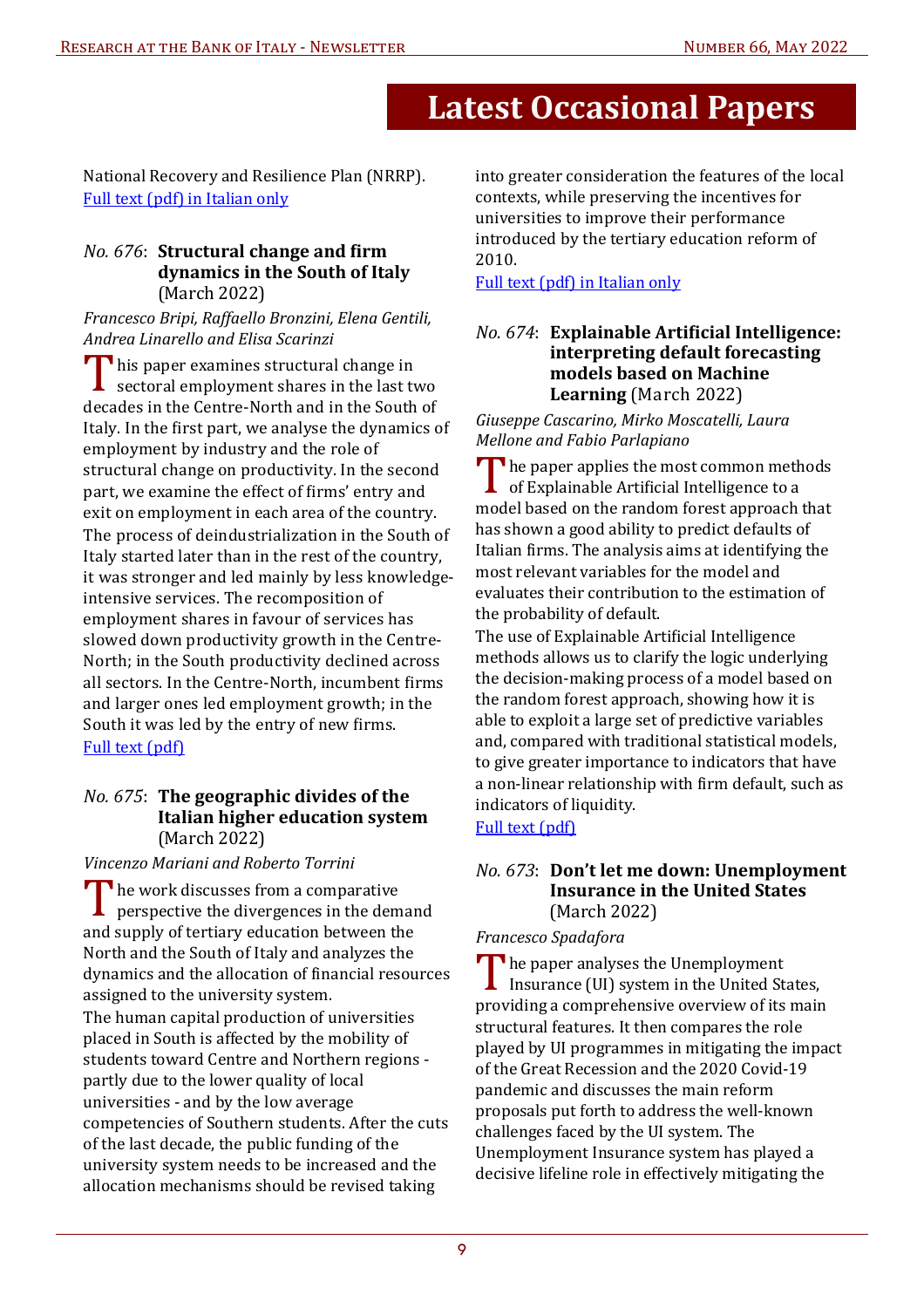economic and social impact of the Covid-19 pandemic, which prompted an expansion of UI programmes unprecedented in scale, scope, and cost. However, the crisis has once again exposed the duality between state regular programmes and federal emergency programmes, a key feature of the system that gives rise to its uneven effectiveness in supporting unemployed workers. [Full text \(pdf\)](https://www.bancaditalia.it/pubblicazioni/qef/2022-0673/QEF_673_22.pdf?language_id=1?pk_campaign=Newsletter-66)

## **Other recent Occasional Papers**

- [No. 672: Measuring market power: macro and](https://www.bancaditalia.it/pubblicazioni/qef/2022-0672/QEF_672_22.pdf?language_id=1?pk_campaign=Newsletter-66)  micro evidence from Italy *Emanuela Ciapanna, Sara Formai, Andrea Linarello and Gabriele Rovigatti*
- No. 671: Gender diversity in the non-financial reporting of Italian banks *Emanuela Atripaldi, Nicole Gila, Alessia Musco and Ulrike Sauerwald*
- [No. 670: Addressing the sustainability of](https://www.bancaditalia.it/pubblicazioni/qef/2022-0670/QEF_670_22.pdf?language_id=1?pk_campaign=Newsletter-66)  distributed ledger technology *Carlo Gola and Johannes Sedlmeir*
- [No. 669: Mind the gap! The \(unexpected\)](https://www.bancaditalia.it/pubblicazioni/qef/2022-0669/QEF_669_22.pdf?language_id=1?pk_campaign=Newsletter-66)  impact of Covid-19 pandemic on VAT revenue in Italy *Francesco Berardini and Fabrizio Renzi*
- [No. 668: Rolling in the deep\(fakes\)](https://www.bancaditalia.it/pubblicazioni/qef/2022-0668/QEF_668_22.pdf?language_id=1?pk_campaign=Newsletter-66)  *Sabina Marchetti*
- [No. 667: The integrated approach adopted by](https://www.bancaditalia.it/pubblicazioni/qef/2022-0667/QEF_667_22.pdf?language_id=1?pk_campaign=Newsletter-66) Bank of Italy in the collection and production of credit and financial data *Massimo Casa, Laura Graziani Palmieri,*  Laura Mellone and Francesca Monacelli
- No. 666: A decision-making rule to detect insufficient data quality: an application of statistical learning techniques to the nonperforming loans banking data *Barbara La Ganga, Paolo Cimbali, Marco [De Leonardis, Alessio Fiume, Luciana Meoli](https://www.bancaditalia.it/pubblicazioni/qef/2022-0666/QEF_666_22.pdf?language_id=1?pk_campaign=Newsletter-66)  and Marco Orlandi*
- [No. 665: Financial support measures and](https://www.bancaditalia.it/pubblicazioni/qef/2021-0665/QEF_665_21.pdf?language_id=1?pk_campaign=Newsletter-66)  credit to firms during the pandemic *Stefania De Mitri, Antonio De Socio, Valentina Nigro and Sabrina Pastorelli*

#### **December 2021 — February 2022**

- [No. 664: Forecasting Italian GDP growth with](https://www.bancaditalia.it/pubblicazioni/qef/2021-0664/QEF_664_21.pdf?language_id=1?pk_campaign=Newsletter-66)  epidemiological data *Valentina Aprigliano, Alessandro Borin, Francesco Paolo Conteduca, Simone Emiliozzi, Marco Flaccadoro, Sabina Marchetti and Stefania Villa*
- [No. 663: A composite indicator of sovereign](https://www.bancaditalia.it/pubblicazioni/qef/2021-0663/QEF_663_21.pdf?language_id=1?pk_campaign=Newsletter-66)  bond market liquidity in the euro area *Riccardo Poli and Marco Taboga*
- [No. 662: Digitalisation in Italy: evidence from](https://www.bancaditalia.it/pubblicazioni/qef/2021-0662/QEF_662_21.pdf?language_id=1?pk_campaign=Newsletter-66)  a new regional index *Andrea Benecchi, Carlo Bottoni, Emanuela Ciapanna, Annalisa Frigo, Aldo Milan and Elisa Scarinzi*
- [No. 661: Organized crime in Italy: an economic](https://www.bancaditalia.it/pubblicazioni/qef/2021-0661/QEF_661_21.pdf?language_id=1?pk_campaign=Newsletter-66)  analysis *Sauro Mocetti and Lucia Rizzica*
- [No. 660: Revisiting monetary policy objectives](https://www.bancaditalia.it/pubblicazioni/qef/2021-0660/QEF_660_21.pdf?language_id=1?pk_campaign=Newsletter-66)  and strategies: international experience and challenges from the ELB *Giuseppe Fiori and Filippo Scoccianti*
- [No. 659: The implementation of public works](https://www.bancaditalia.it/pubblicazioni/qef/2021-0659/QEF_659_21.pdf?language_id=1?pk_campaign=Newsletter-66)  in Italy: institutional features and regional characteristics *Audinga Baltrunaite, Tommaso Orlando and Gabriele Rovigatti*
- [No. 658: Public sector employment: North-](https://www.bancaditalia.it/pubblicazioni/qef/2021-0658/QEF_658_21.pdf?language_id=1?pk_campaign=Newsletter-66)South differences in its composition and selection *Lucia Rizzica*
- [No. 657: Benchmark effects from the inclusion](https://www.bancaditalia.it/pubblicazioni/qef/2021-0657/QEF_657_21.pdf?language_id=1?pk_campaign=Newsletter-66)  of Chinese A-shares in the MSCI EM index *Stefano Antonelli, Flavia Corneli, Fabrizio Ferriani and Andrea Gazzani*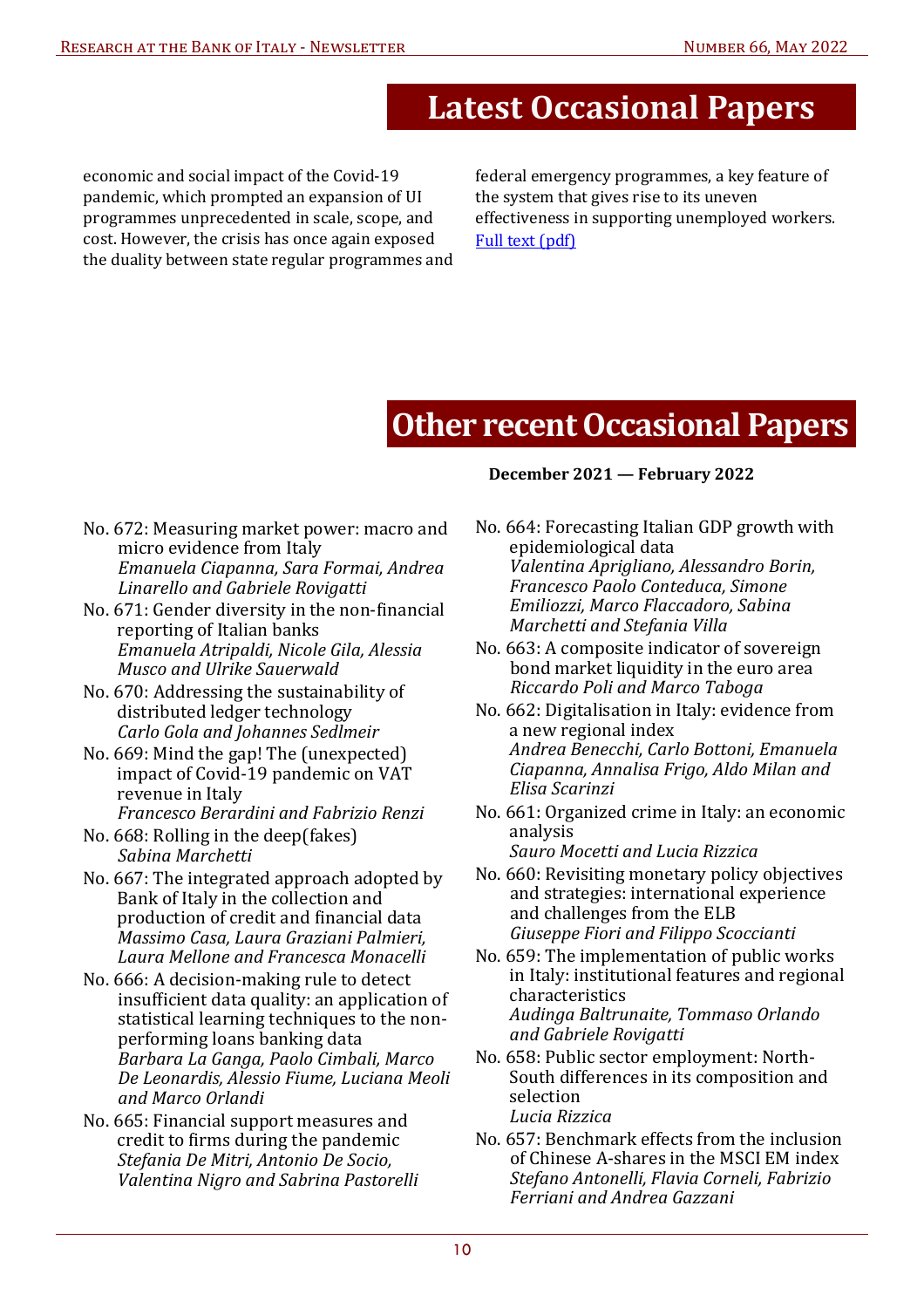## **Notes on Financial Stability and Supervision**

#### <span id="page-10-0"></span>*No. 28*: **Survey on the management of 'inadempienze probabili'**  (March 2022)

*R. Angeletti, S. Gallina, F.M. Conti, A. Rendina, C. Salvaggio and M. Scotto di Carlo* 

The rise in Non performing loans (NPLs) that occurred during the last decade has prompted the supervisory authorities to request that banks proactively manage these credits, urging them to improve NPL management and monitoring processes and to develop dedicated support procedures. Most of the progress has been made

for credits classified as bad loans ('sofferenze'), which involve insolvency proceedings and that banks manage with a view to liquidation.

The management of NPLs other than sofferenze, which are almost entirely comprised of 'inadempienze probabili' (IP), poses new challenges to banks. These loans have different management procedures…. [Full text \(pdf\) in Italian only](https://www.bancaditalia.it/pubblicazioni/note-stabilita/2022-0028/index.html)

## **Markets, Infrastructures, Payment Systems**

*No. 22*: **Quando innovazione 7inanziaria e 7inanza sostenibile si incontrano: i Sustainability-Linked Bonds** (April 2022) Paola Antilici, Gianluca Mosconi and Luigi Russo

[Full text \(pdf\) in Italian only](https://www.bancaditalia.it/pubblicazioni/mercati-infrastrutture-e-sistemi-di-pagamento/questioni-istituzionali/2022-022/index.html)

*No. 21*: **Report on the payment attitudes of consumers in Italy: results from ECB surveys**  (March 2022)

Gabriele Coletti, Alberto Di Iorio, Emanuele Pimpini and Giorgia Rocco  [Full text \(pdf\)](https://www.bancaditalia.it/pubblicazioni/mercati-infrastrutture-e-sistemi-di-pagamento/questioni-istituzionali/2022-021/index.html)

*No. 20*: **Flash crashes on sovereign bond markets - EU evidence**  (March 2022) Antoine Bouveret, Martin Haferkorn, Gaetano Marseglia and Onofrio Panzarino [Full text \(pdf\)](https://www.bancaditalia.it/pubblicazioni/mercati-infrastrutture-e-sistemi-di-pagamento/approfondimenti/2022-020/index.html)

#### *No. 19*: **Cross-Currency Settlement of Instant Payments in a Cross-Platform Context: a Proof of Concept** (March 2022)

 *Massimiliano Renzetti, Andrea Dimartina, Riccardo Mancini, Giovanni Sabelli, Francesco Di Stasio, Carlo Palmers, Faisal Alhijawi, Erol Kaya, Christophe Piccarelle, Stuart Butler, Jwallant*  Vasani, Giancarlo Esposito, Alberto Tiberino and Manfredi Caracausi [Full text \(pdf\)](https://www.bancaditalia.it/pubblicazioni/mercati-infrastrutture-e-sistemi-di-pagamento/approfondimenti/2022-019/index.html)

*No. 18*: **Cyber resilience per la continuità di servizio del sistema 7inanziario**  (March 2022)  *Boris Giannetto and Antonino Fazio*  [Full text \(pdf\) in Italian only](https://www.bancaditalia.it/pubblicazioni/mercati-infrastrutture-e-sistemi-di-pagamento/approfondimenti/2022-018/index.html)

#### *No. 17*: **What lies ahead for euro money market benchmarks?**  (February 2022)  *Daniela Della Gatta*  [Full text \(pdf\)](https://www.bancaditalia.it/pubblicazioni/mercati-infrastrutture-e-sistemi-di-pagamento/questioni-istituzionali/2022-017/index.html)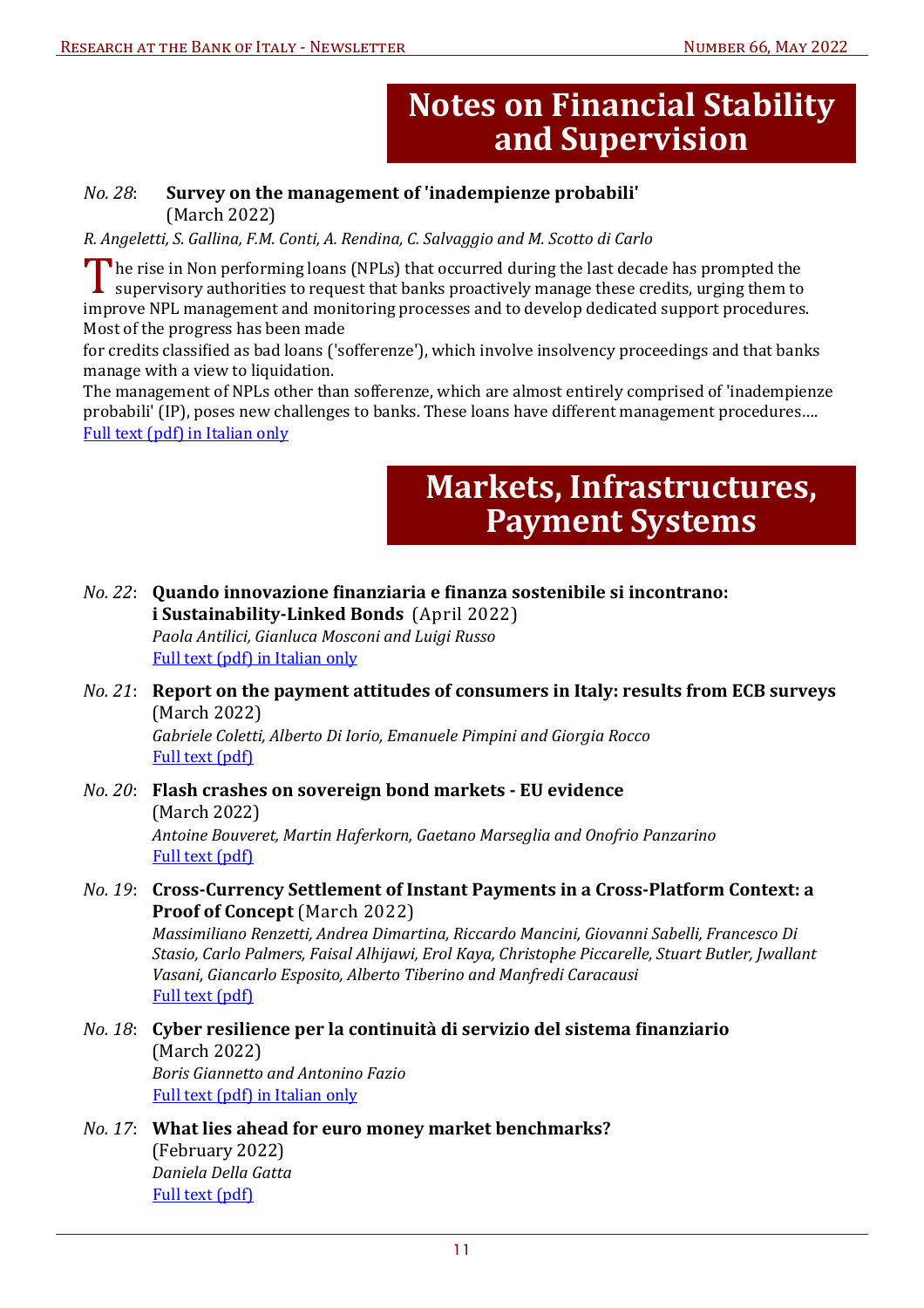### **Authors' names in boldface: Bank of Italy**

[Full list since 1990](https://www.bancaditalia.it/compiti/ricerca-economica/web_ricerca.zip)

#### **Forthcoming**

- <span id="page-11-0"></span>**Aprigliano V.**, **S. Emiliozzi, G. Guaitoli, A. Luciani, J. Marcucci** and **L. Monteforte**, "The Power of Text-Based Indicators in Forecasting Italian Economic Activity", *International Journal of Forecasting*. [\(WP No. 1321\)](https://www.bancaditalia.it/pubblicazioni/temi-discussione/2021/2021-1321/en_Tema_1321.pdf?language_id=1?pk_campaign=Newsletter-66)
- Bamieh O., **F. Bripi** and M. Fiorini, "Services Trade and Labour Market Outcomes: Evidence from Italian Firms", *Review of International Economics*.
- Battaglini M., E. Patacchini and **E. Rainone**, "Endogenous Social Interactions with Unobserved Networks", *Review of Economic Studies.*
- Bia M., A. Mattei and **A. Mercatanti**, "Assessing Causal Effects in a Longitudinal Observational Study with "truncated" Outcomes Due to Unemployment and Nonignorable Missing Data", *Journal of Business & Economic Statistics.*
- **Bottero M.**, C. Minoiu, J. Peydrò, A. Presbitero and **E. Sette**, "Expansionary Yet Different: Credit Supply and Real Effects of Negative Interest Rate Policy", *Journal of Financial Economics*. [\(WP No. 1269\)](https://www.bancaditalia.it/pubblicazioni/temi-discussione/2020/2020-1269/en_Tema_1269.pdf?language_id=1?pk_campaign=Newsletter-66)
- **Cantelmo A.**, "Rare Disasters, the Natural Interest Rate and Monetary Policy", *Oxford Bulletin of Economics and Statistics*. [\(WP No. 1309\)](https://www.bancaditalia.it/pubblicazioni/temi-discussione/2020/2020-1309/en_Tema_1309.pdf?language_id=1?pk_campaign=Newsletter-66)
- **Cantelmo A.** and G. Melina, "Sectoral Labor Mobility and Optimal Monetary Policy", *Macroeconomic Dynamics*.
- Carriero A., **F. Corsello** and M. Massimiliano, "The Global Component of Inflation Volatility", *Journal of Applied Econometrics.* [\(WP No. 1170\)](https://www.bancaditalia.it/pubblicazioni/temi-discussione/2018/2018-1170/en_tema_1170.pdf?language_id=1?pk_campaign=Newsletter-66)
- **Ciapanna E.** and **G. Rovigatti**, "The Grocery Trolley Race in Times of Covid-19. Evidence from Italy", *Italian Economic Journal.* [\(WP No. 1341\)](https://www.bancaditalia.it/pubblicazioni/temi-discussione/2021/2021-1341/en_tema_1341.pdf?language_id=1?pk_campaign=Newsletter-66)
- **Citino L.** and **A. Linarello**, "The Impact of Chinese Import Competition on Italian Manufacturing", *Review of International Economics, special issue on "Globalisation: Implications for workers, firms and markets".*
- **De Philipis M.**, "STEM Graduates and Secondary School Curriculum: Does Early Exposure to Science Matter?", *Journal of Human Resources.*
- Dossche M., **A. Gazzani** and V. Lewis, "Labor Adjustment and Productivity in the OECD", *Review of Economic Dynamics.*
- **Fabiani S.**, **A. Felettigh** and **A. Rosolia**, "Foreign Value Added along the Consumption Distribution", *Italian Economic Journal*. ([OP No. 580\)](https://www.bancaditalia.it/pubblicazioni/qef/2020-0580/QEF_580_20.pdf?language_id=1?pk_campaign=Newsletter-66)
- **Faiella I.** and **A. Mistretta**, "The Net Zero Challenge for Firms' Competitiveness", *Environmental & Resource Economics.* [\(WP No. 1259\)](https://www.bancaditalia.it/pubblicazioni/temi-discussione/2020/2020-1259/en_Tema_1259.pdf?language_id=1?pk_campaign=Newsletter-66)
- **Graziano M.** and **D. Loschiavo**, "Liquidity-Poor Households in the Midst of the COVID-19 Pandemic", *Review of Income and Wealth.* [\(OP No. 642\)](https://www.bancaditalia.it/pubblicazioni/qef/2021-0642/QEF_642_21.pdf?language_id=1?pk_campaign=Newsletter-66)
- **Lilla F.**, "Volatility Bursts: A Discrete-Time Option Model with Multiple Volatility Components", *Journal of Financial Econometrics*. [\(WP No. 1336\)](https://www.bancaditalia.it/pubblicazioni/temi-discussione/2021/2021-1336/en_tema_1336.pdf?language_id=1?pk_campaign=Newsletter-66)
- **Loberto M.**, "Foreclosures and House Prices", *Italian Economic Journal*. ([WP No. 1325\)](https://www.bancaditalia.it/pubblicazioni/temi-discussione/2021/2021-1325/en_Tema_1325.pdf?language_id=1?pk_campaign=Newsletter-66)
- **Loberto M.**, **A. Luciani** and M. Pangallo, "What do Online Listings Tell us About the Housing Market?", *International Journal of Central Banking*. [\(WP No. 1171\)](https://www.bancaditalia.it/pubblicazioni/temi-discussione/2018/2018-1171/en_tema_1171.pdf?language_id=1?pk_campaign=Newsletter-66)
- Mariani R., **A. Pasquini** and F. Rosati, "The Immigration Puzzle in Italy: A Survey of Evidence and Facts", *Italian Economic Journal*.
- **Pericoli M.** and **M. Taboga**, "Nearly Exact Bayesian Estimation of Non-Linear No-Arbitrage Term-Structure Models", *Journal of Financial Econometrics.* [\(WP No. 1189\)](https://www.bancaditalia.it/pubblicazioni/temi-discussione/2018/2018-1189/en_tema_1189.pdf?language_id=1?pk_campaign=Newsletter-66)
- **Tanzi G. M.**, "Scars of Youth Non-employment and Labour Market Conditions", *Italian Economic Journal*. [\(WP No.](https://www.bancaditalia.it/pubblicazioni/temi-discussione/2021/2021-1325/en_Tema_1325.pdf?language_id=1?pk_campaign=Newsletter-66)  [1325\)](https://www.bancaditalia.it/pubblicazioni/temi-discussione/2021/2021-1325/en_Tema_1325.pdf?language_id=1?pk_campaign=Newsletter-66)

#### **\_\_\_\_\_\_\_\_\_\_\_\_\_\_\_\_\_\_\_\_\_\_\_\_\_\_\_\_\_\_\_\_\_\_\_\_\_\_\_\_\_\_\_ 2022**

- **Alpino M.**, K. Hauge, A. Kotsadam and S. Markussen, "Effects of Dialogue Meetings on Sickness Absence-Evidence from a Large Field Experiment", *Journal of Health Economics*, v. 83, Article 102615.
- **Affinito M.**, **G. Albareto** and **R. Santioni**, "Purchases of Sovereign Debt Securities by Italian Banks During the Crisis: the Role of Balance-Sheet Conditions", *Journal of Banking & Finance,* v. 138, Article 105575. [\(OP No. 330](https://www.bancaditalia.it/pubblicazioni/qef/2016-0330/QEF_330_16.pdf?language_id=1?pk_campaign=Newsletter-66))
- **Albanese G.**, G. Barone and **G. de Blasio**, "Populist Voting and Losers' Discontent: Does Redistribution Matter?", *European Economic Review*, v. 141, Article 104000.
- Barbieri T., **G. Basso** and S. Scicchitano, "Italian Workers at Risk During the COVID-19 Epidemic", *Italian Economic Journal*, v. 8, 1, pp. 175-195. [\(OP No. 569\)](https://www.bancaditalia.it/pubblicazioni/qef/2020-0569/QEF_569_20.pdf?language_id=1?pk_campaign=Newsletter-66)
- **Bronzini R.**, **E. Ciani** and **F. Montaruli**, "Tourism and Local Growth in Italy", *Regional Studies*, v. 56, 1, pp- 140-154[. \(OP No. 509\)](https://www.bancaditalia.it/pubblicazioni/qef/2019-0509/QEF_509_19.pdf?language_id=1?pk_campaign=Newsletter-66)
- Guiso L., A. Pozzi, A. Tsoy, L. Gambacorta and **. E. Mistrulli**, "The Cost of Steering in Financial Markets: Evidence from the Mortgage Market", *Journal of Financial Economics*, v.143, 3, pp. 1209-1226. [\(WP No. 1252\)](https://www.bancaditalia.it/pubblicazioni/temi-discussione/2019/2019-1252/en_Tema_1252.pdf?language_id=1?pk_campaign=Newsletter-66)
- Havari E. and **M. Savegnago**, "The Intergenerational Effects of Birth Order on Education", *Journal of Population Economics*, v. 35, 1, pp. 349-377.
- Jacquinot P., M. Lozei and **M. Pisani**, "Macroeconomic Effects of Tariffs Shocks: The Role of the Effective Lower Bound and the Labour Market", *Journal of International Money and Finance*, v. 120, Article 102528.
- **Mocetti S.**, **G. Roma** and E. Rubolino, "Knocking on Parents' Doors: Regulation and Intergenerational Mobility", *Journal of Human Resources*, v. 57, 2, pp. 525- 554. [\(WP No. 1182\)](https://www.bancaditalia.it/pubblicazioni/temi-discussione/2018/2018-1182/en_tema_1182.pdf?language_id=1?pk_campaign=Newsletter-66)

**Tomat G. M.**, "An Asset-Based Approach to Housing Prices", *Empirical Economics*.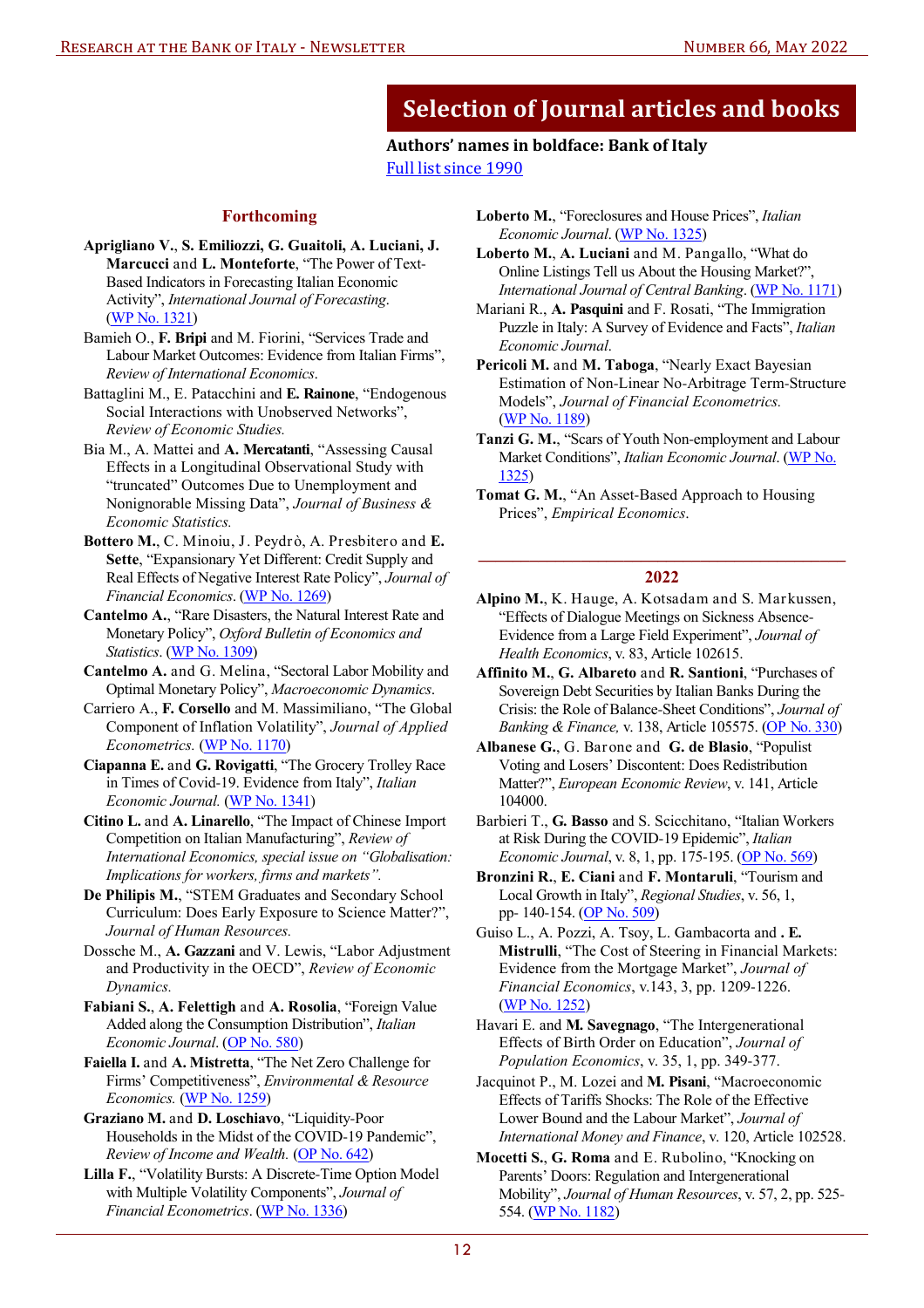- **Rossi P.** and **D. Scalise**, "Financial Development and Growth in European Regions", *Journal of Regional Science*, v. 62, 2, pp. 389-411. [\(WP No. 1246\)](https://www.bancaditalia.it/pubblicazioni/temi-discussione/2019/2019-1246/en_Tema_1246.pdf?language_id=1?pk_campaign=Newsletter-66)
- Sbrana G., **A. Silvestrini**, "Random coefficient state-space model: Estimation and performance in M3-M4 competitions", *International Journal of Forecasting*, v. 38, 1, pp. 352-366.
- Schivardi F., **E. Sette** and G. Tabellini, "Credit misallocation during the european financial crisis", *Economic Journal*, v. 132, 641, pp. 391-423. [\(WP No](https://www.bancaditalia.it/pubblicazioni/temi-discussione/2017/2017-1139/en_tema_1139.pdf?language_id=1?pk_campaign=Newsletter-66). [1139\)](https://www.bancaditalia.it/pubblicazioni/temi-discussione/2017/2017-1139/en_tema_1139.pdf?language_id=1?pk_campaign=Newsletter-66)
- **Taboga M.**, "Cross-Country Differences in the Size of Venture Capital Financing Rounds: a Machine Learning Approach", *Empirical Economics*, v. 62, 3, pp. 991-1012. [\(WP No. 1243\)](https://www.bancaditalia.it/pubblicazioni/temi-discussione/2019/2019-1243/en_Tema_1243.pdf?language_id=1?pk_campaign=Newsletter-66)

#### **\_\_\_\_\_\_\_\_\_\_\_\_\_\_\_\_\_\_\_\_\_\_\_\_\_\_\_\_\_\_\_\_\_\_\_\_\_\_\_\_\_\_\_ 2021**

- **Acceturo A.**, **A. Lamorgese, S. Mocetti** and **D. Pellegrino**, "Housing Price Elasticity and Growth: Evidence from Italian Cities", *Journal of Economic Geography*, v. 21, 3, pp. 367-396. ([WP No. 1267\)](https://www.bancaditalia.it/pubblicazioni/temi-discussione/2020/2020-1267/en_Tema_1267.pdf?language_id=1?pk_campaign=Newsletter-66)
- **Affinito M.** and **M. Piazza**, "Always Look on the Bright Side? Central Counterparties and Interbank Markets during the Financial Crisis", *International Journal of Central Banking*, v. 17, 1, pp. 231-283. ([WP No. 1181\)](https://www.bancaditalia.it/pubblicazioni/temi-discussione/2018/2018-1181/en_tema_1181.pdf?language_id=1?pk_campaign=Newsletter-66)
- **Albanese G.**, **E. Ciani** and **G. de Blasio**, "Anything New in Town? The Local Effects of Urban Regeneration Policies in Italy", *Regional Science and Urban Economics*, v. 86. [\(WP No. 1214](https://www.bancaditalia.it/pubblicazioni/temi-discussione/2019/2019-1214/en_Tema_1214.pdf?language_id=1?pk_campaign=Newsletter-66))
- **Albanese G.** and **G. de Blasio**, "Industrialization, Turnout, and Left-Wing Vote", *Economics Letters*, v. 206, Article 109973.
- **Albanese G.**, **G. de Blasio** and **A. Locatelli**, "Does EU Regional Policy Promote Local TFP Growth? Evidence from the Italian Mezzogiorno", *Papers in Regional Science*, v. 100, 2, pp. 327-348. [\(WP No. 1253\)](https://www.bancaditalia.it/pubblicazioni/temi-discussione/2019/2019-1253/en_Tema_1253.pdf?pk_campaign=Newsletter-66)
- **Albanese G.**, **E. Galli, I. Rizzo** and **C. Scaglioni**, "Transparency, Civic Capital and Political Accountability: A Virtuous Relation?", *Kyklos*, v. 74, 2, pp. 155-169.
- Albertazzi U., **A. Nobili** and **F. M. Signoretti**, "The Bank Lending Channel of Conventional and Unconventional Monetary Policy", *Journal of Money, Credit and Banking*, v. 53, 2-3, pp. 261-299. [\(WP No. 1094\)](https://www.bancaditalia.it/pubblicazioni/temi-discussione/2016/2016-1094/en_tema_1094.pdf?language_id=1?pk_campaign=Newsletter-66)
- **Alpino M.** and E. Hammersmark, **"**The Role of Historical Christian Missions in the Location of World Bank Aid in Africa", *World Bank Economic Review*, v. 35, 1, pp. 207-233.
- **Anzuini A.** and **L. Rossi**, "Fiscal Policy in the US: A New Measure of Uncertainty and Its Effects on the American Economy", *Empirical Economics*. v. 61, 6, pp. 2613-2634 [\(WP No. 1197\)](https://www.bancaditalia.it/pubblicazioni/temi-discussione/2018/2018-1197/en_tema_1197.pdf?language_id=1?pk_campaign=Newsletter-66)
- **Auer S.**, **M. Bernardini** and **M. Cecioni**, "Corporate Leverage and Monetary Policy Effectiveness in the Euro Area", *European Economic Review*, v. 140, Article 103943. [\(WP No. 1258](https://www.bancaditalia.it/pubblicazioni/temi-discussione/2020/2020-1282/en_Tema-1282.pdf?language_id=1?pk_campaign=Newsletter-66))
- Banerjee R., L. Gambacorta and **E. Sette**, "The Real Effects of Relationship Lending" *Journal of Financial Intermediation*, v. 48, Article 100923*.* [\(WP No. 1133\)](https://www.bancaditalia.it/pubblicazioni/temi-discussione/2017/2017-1133/en_tema_1133.pdf?language_id=1?pk_campaign=Newsletter-66)
- Barone G. and **S. Mocetti**, "Intergenerational Mobility in the Very Long Run: Florence 1427-2011", *Review of Economic Studies*, v. 88, 4, pp. 1863–1891. [\(W](https://www.bancaditalia.it/pubblicazioni/temi-discussione/2016/2016-1060/en_tema_1060.pdf?language_id=1?pk_campaign=Newsletter-66)[P No. 1060\)](https://www.bancaditalia.it/pubblicazioni/temi-discussione/2016/2016-1060/en_tema_1060.pdf?language_id=1?pk_campaign=Newsletter-65)
- Barone G., **F. David**, **G. de Blasio** and **S. Mocetti**, "How do House Prices Respond to Mortgage Supply?", *Journal of Economic Geography*. v. 21, 1, pp. 127-140. ([WP No. 1282\)](https://www.bancaditalia.it/pubblicazioni/temi-discussione/2020/2020-1282/en_Tema-1282.pdf?language_id=1?pk_campaign=Newsletter-65)
- Barone G., **L. Mirenda** and **S. Mocetti**, "Losing My Connection: The Dark Side of Bank–Firm Interlocking Directorates", *Economica,* v. 88, 350, pp. 474–498.
- Batini N., **A. Cantelmo**, G. Melina and **S. Villa**, "How Loose, How Tight? A Measure of Monetary and Fiscal Stance for the Euro Area", *Oxford Economic Papers,* v. 73, 4, pp. 1536-1556. [\(WP No. 1295\)](https://www.bancaditalia.it/pubblicazioni/temi-discussione/2018/2018-1187/en_tema_1187.pdf?language_id=1?pk_campaign=Newsletter-66)
- Benetton M. and **D. Fanrino**, "Targeted Monetary Policy and Bank Lending Behavior", *Journal of Financial Economics*, v. 142, 1, pp. 404-429*.* [\(WP No. 1187\)](https://www.bancaditalia.it/pubblicazioni/temi-discussione/2020/2020-1295/en_Tema-1295.pdf?language_id=1?pk_campaign=Newsletter-66)
- Borgonovi F., A. Choi and **M. Paccagnella**, "The Evolution of Gender Gaps in Numeracy and Literacy between Childhood and Young Adulthood", *Economics of Education Review*, v. 82.
- **Bottone M.**, **A. Tagliabracci** and **G. Zevi**, "What do Italian Households Know About the ECB's Target?", *Economics Letters*, v. 207, Article 110023.
- **Bovini G.** and A. B. Fernandez, "It's Time to Learn: School Institutions and Returns to Instruction Time", *Economics of Education Review*, v. 80, Article 102068.
- Brugnolini L., A. D'Agostino and **A. Tagliabracci**, "Is Anything Predictable in Market-Based Surprises?" *Italian Economic Journal*, v. 7, 3, pp. 387-410*.*
- **Busetti F.**, **M. Caivano** and **D. Delle Monache**, "Domestic and Global Determinants of Inflation: Evidence from Expectile Regression", *Oxford Bulletin of Economics and Statistics*, v. 83, 4, pp. 982-1001. [\(WP No. 1225\)](https://www.bancaditalia.it/pubblicazioni/temi-discussione/2019/2019-1225/en_Tema_1225.pdf?language_id=1?pk_campaign=Newsletter-66)
- **Busetti F.**, **S. Neri**, **A. Notarpietro** and **M. Pisani**, "Monetary Policy Strategies in the New Normal: A Model-Based Analysis for the Euro Area", *Journal of Macroeconomics*, v. 70, Article 103366. [\(WP No. 1308\)](https://www.bancaditalia.it/pubblicazioni/temi-discussione/2020/2020-1308/en_Tema_1308.pdf?language_id=1?pk_campaign=Newsletter-66)
- Caggiano G., E. Castelnuovo, **S. Delrio** and R. Kima, "Financial Uncertainty and Real Activity: The Good, the Bad and the Ugly?", *European Economic Review*, v. 136.
- Capolongo A. and **C. Pacella**, "Forecasting Inflation in the Euro Area: Countries Matter!", *Empirical economics*, v. 61, 4, pp. 2477-2499. [\(WP No. 1224\)](https://www.bancaditalia.it/pubblicazioni/temi-discussione/2019/2019-1224/en_Tema_1224.pdf?language_id=1?pk_campaign=Newsletter-66)
- Carletti E., F. De Marco, V. Ioannidou and **E. Sette**, "Banks As Patient Lenders: Evidence from a Tax Reform", *Journal of Financial Economics*, v. 141, 1, pp. 6-26.
- **Carmignani A.**, **G. de Blasio**, **C. Demma** and **A. D'Ignazio**, "Urbanization and Firm Access to Credit", *Journal of Regional Science*, v. 61, 3, pp. 597-622. [\(WP No. 1222\)](https://www.bancaditalia.it/pubblicazioni/temi-discussione/2019/2019-1222/en_Tema_1222.pdf?language_id=1?pk_campaign=Newsletter-66)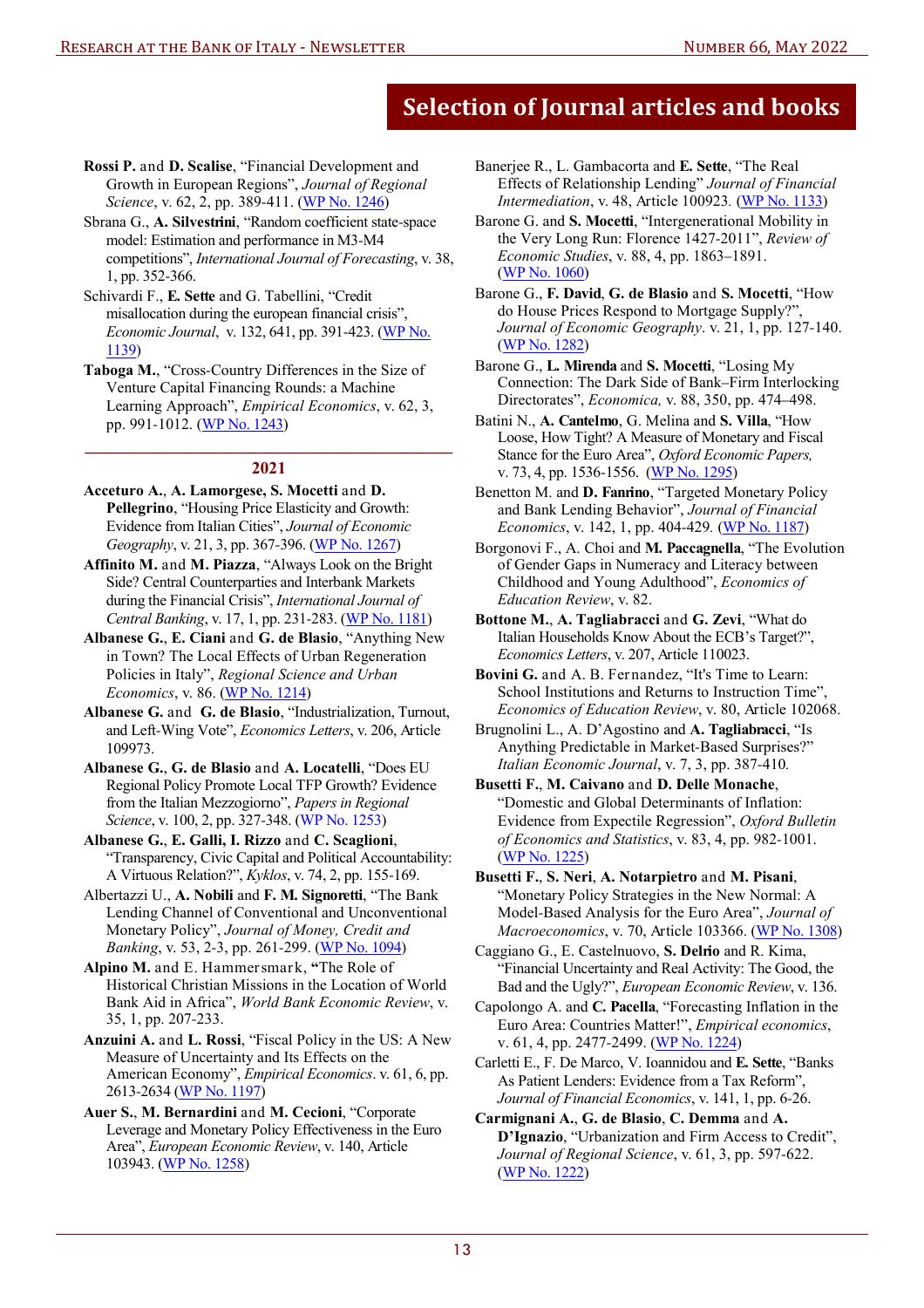- **Carpinelli L.** and M. Crosignani, "The Design and Transmission of Central Bank Liquidity Provisions", *Journal of Financial Economics*, v. 141, 1, pp. 27-47.
- **Colabella A.**, "Do ECB's Monetary Policies Benefit EMEs? A GVAR Analysis on the Global Financial and Sovereign Debt Crises and Post-Crises Period", *Oxford Bulletin of Economics and Statistics*, v. 83, 2, pp. 472-494.
- Comi S., F. Orrigo, L. Pagani and **M. Tonello**, "Last and Furious: Relative Position and School Violence", *Journal of Economic Behavior & Organization*, v. 188, pp. 736-756.
- **Conflitti C.** and **R. Zizza**, "What's Behind Firms' Inflation Forecasts?", *Empirical Economics*, v. 61, 4, pp. 2449-2475. [\(OP No. 465\)](https://www.bancaditalia.it/pubblicazioni/qef/2018-0465/index.html?com.dotmarketing.htmlpage.language=1?pk_campaign=Newsletter-66)
- **Corsello F.**, **S. Neri** and **A. Tagliabracci**, "Anchored or de-Anchored? That is the Question", *European Journal of Political Economy,* v. 69, Article 10203[1. \(OP No. 516\)](https://www.bancaditalia.it/pubblicazioni/qef/2019-0516/QEF_516_19.pdf?language_id=1?pk_campaign=Newsletter-66)
- **Cova P.**, **A. Notarpietro**, P. Pagano and **M. Pisani**, "Secular Stagnation, R&D, Public Investment and Monetary Policy: a Global-Model Perspective", *Macroeconomic Dynamics*, v. 25, 5, pp. 1267-1287. [\(WP No. 1156\)](https://www.bancaditalia.it/pubblicazioni/temi-discussione/2017/2017-1156/en_tema_1156.pdf?language_id=1?pk_campaign=Newsletter-66)
- **de Blasio G**., M. De Paola, S. Poy and V. Scoppa, "Massive Earthquakes, Risk Aversion, and Entrepreneurship", *Small Business Economics*, v. 57, 1, pp. 295-322.
- **De Philipis M.** and F. Rossi, **"**The Parents, Schools and Human Capital Differences across Countries", *Journal of the European Economic Association*, v. 19, 2, pp. 1364-1406.
- **De Philipis M.**, "Multitask Agents and Incentives: the Case of Teaching and Research for University Professors", *Economic Journal*, v. 131, 636, pp. 1643- 1681. ([WP No. 1042\)](https://www.bancaditalia.it/pubblicazioni/temi-discussione/2015/2015-1042/en_tema_1042.pdf?language_id=1?pk_campaign=Newsletter-66)
- Decarolis F. and **G. Rovigatti**, "From Mad Men to Maths Men: Concentration and Buyer Power in Online Advertising", *American Economic Review*, v. 111, 10, pp. 3299-3327.
- **Delle Monache D.**, I. Petrella and F. Venditti, "Price Dividend Ratio and Long-Run Stock Returns: a Score Driven State Space Model", *Journal of Business & Economic Statistics*, v. 39, 4, pp. 1054-1065.
- De Santis R., **A. Zaghini**, "Unconventional Monetary Policy and Corporate Bond Issuance", *European Economic Review*, v. 135, Article 103727.
- **Di Giacinto V.**, **L. Monteforte**, **A. Filippone, A. Montaruli** and **T. Ropele**, "ITER: A Quarterly Indicator of Regional Economic Activity in Italy", *Italian Economic Journal*, v. 7, 1, pp. 129-147. [\(OP No. 489\)](https://www.bancaditalia.it/pubblicazioni/qef/2019-0489/QEF_489_19.pdf?language_id=1?pk_campaign=Newsletter-66)
- Fallucchi F., **A. Mercatanti** and J. Niederreiter, "Identifying Types in Contest Experiments", *International Journal of Game Theory*, v. 50, 1, pp. 39-61.
- **Ferrero G.**, **M. Loberto** and **M. Miccoli**, "The Assets' Pledgeability Channel of Unconventional Monetary Policy", *Economic Inquiry*, v. 59, 4, pp. 1547-1568. [\(WP No. 1119\)](https://www.bancaditalia.it/pubblicazioni/temi-discussione/2017/2017-1119/en_tema_1119.pdf?language_id=1?pk_campaign=Newsletter-66)
- **Ferriani F.**, "From Taper Tantrum to Covid-19: Portfolio Flows to Emerging Markets in Periods of Stress", *Journal of International Financial Markets, Institutions and Money*, v. 74, Article 101391.
- Fidora M., **C. Giordano** and M. Schmitz, "Real Exchange Rate Misalignments in the Euro Area", *Open Economies Review*, v. 32, 1, pp. 71-107[. \(WP No. 1162\)](https://www.bancaditalia.it/pubblicazioni/temi-discussione/2018/2018-1162/index.html?com.dotmarketing.htmlpage.language=1?pk_campaign=Newsletter-66)
- Gambacorta L., **G. Ricotti**, S. Sundaresan and Z. Wang, "Tax Effects on Bank Liability Structure", *European Economic Review*, Article 103820. [\(WP No. 1101](https://www.bancaditalia.it/pubblicazioni/temi-discussione/2017/2017-1101/en_tema_1101.pdf?language_id=1?pk_campaign=Newsletter-66))
- **Giordano C.** and **F. Zollino**, "Long-Run Factor Accumulation and Productivity Trends in Italy", *Journal of Economic Surveys*, v. 35, 3, pp. 741-803.
- Hertweck M., V. Lewis and **S. Villa**, "Going the Extra Mile: Effort by Workers and Job-Seekers", *Journal of Money, Credit and Banking*, v. 53, 8, pp. 2099-2127. [\(WP No. 1277](https://www.bancaditalia.it/pubblicazioni/temi-discussione/2020/2020-1277/en_Tema_1277.pdf?language_id=1?pk_campaign=Newsletter-66))
- Kovacs A., **C. Rondinelli** and S. Trucchi, "Permanent Versus Transitory Income Shocks over the Business Cycle", *European Economic Review*, Article 103873.
- Li F., **A. Mercatanti**, **T. Mäkinen** and **A. Silvestrini**, "A Regression Discontinuity Design for Ordinal Running Variables: Evaluating Central Bank Purchases of Corporate Bonds", *The Annals of Applied Statistics*, v. 15, 1, pp. 304-322. [\(WP No. 1213](https://www.bancaditalia.it/pubblicazioni/temi-discussione/2019/2019-1213/en_Tema_1213.pdf?language_id=1?pk_campaign=Newsletter-66))
- **Loschiavo D.**, "Big-City Life (Dis)Satisfaction? The Effect of Urban Living on Subjective Well-Being", *Journal of Economic Behavior & Organization*, v. 192, pp. 740-764. ([WP No. 1221\)](https://www.bancaditalia.it/pubblicazioni/temi-discussione/2019/2019-1221/en_Tema_1221.pdf?language_id=1?pk_campaign=Newsletter-66)
- **Loschiavo D.**, "Household Debt and Income Inequality: Evidence from Italian Survey Data", *Review of Income and Wealth,* v. 67, 1, pp. 61-103. [\(WP No. 1095\)](https://www.bancaditalia.it/pubblicazioni/temi-discussione/2016/2016-1095/en_tema_1095.pdf?language_id=1?pk_campaign=Newsletter-66)
- **Metelli L.** and **F. Natoli**, "The International Transmission of US Tax Shocks: A Proxy-SVAR Approach", *IMF Economic Review, v. 69, 2, pp. 325-356.* (WP No. 1223)
- **Mistretta A.** and **F. Zollino**, "Recent Trends in Economic Activity and TFP in Italy with a Focus on Embodied Technical Progress", *Italian Economic Journal*, v. 7, 1, pp. 79-107.
- **Nispi Landi V.** and **A. Schiavone**, "The Effectiveness of Capital Controls", *Open Economies Review*, v. 32, 1, pp. 183-21[1. \(WP No. 1200\)](https://www.bancaditalia.it/pubblicazioni/temi-discussione/2018/2018-1200/en_tema_1200.pdf?language_id=1?pk_campaign=Newsletter-66)
- **Papetti A.**, "Demographics and the Natural Real Interest Rate: Historical and Projected Paths for the Euro Area", *Journal of Economic Dynamics and Control*, v. 132, Article 104209. [\(WP No. 1306\)](https://www.bancaditalia.it/pubblicazioni/temi-discussione/2020/2020-1306/en_Tema_1306.pdf?language_id=1?pk_campaign=Newsletter-66)
- **Pereda Fernandez S.**, "Copula-Based Random Effects Models for Clustered Data", *Journal of Business & Economic Statistics,* v. 39, 2, pp. 575-588. [\(WP No. 1092](https://www.bancaditalia.it/pubblicazioni/temi-discussione/2016/2016-1092/en_tema_1092.pdf?language_id=1?pk_campaign=Newsletter-66))
- Peydrò P, A. Polo and **E. Sette**, "Monetary Policy at Work: Security and Credit Application Registers Evidence", *Journal of Financial Economics*, v. 140, 3, pp. 789-814.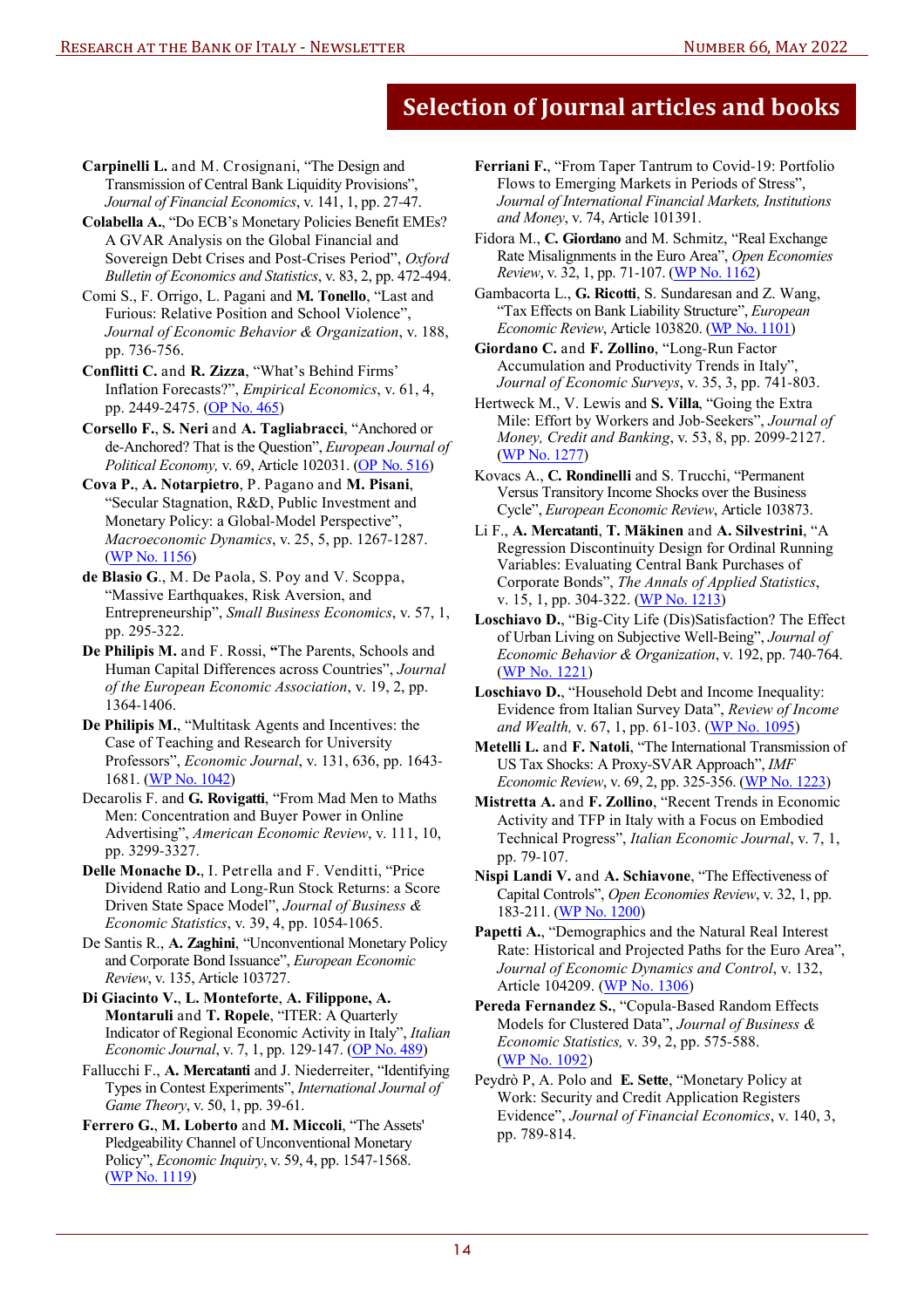- Sahel B., **A. Scalia** and L. Zaccaria, "Career Concerns and Peer Effects in Institutional Tournaments: Evidence from ECB Reserve Currency Portfolios", *Financial Management*, v. 50, 1, pp. 47-73.
- Vander Donckt M., P. Chan and **A. Silvestrini**, "A New Global Database on Agriculture Investment and Capital Stock", *Food Policy*, Article 101961.

#### **\_\_\_\_\_\_\_\_\_\_\_\_\_\_\_\_\_\_\_\_\_\_\_\_\_\_\_\_\_\_\_\_\_\_\_\_\_\_\_\_\_\_\_ 2020**

- **Acceturo A.**, **G. Albanese** and **A. D'Ignazio**, "A New Phoenix? Large Plants Regeneration Policies in Italy", *Journal of Regional Science*.
- **Alessandri P.** and **M. Bottero**, "Bank Lending in Uncertain Times", *European Economic Review*, v. 128, Article 103503*.* [\(WP No. 1109\)](https://www.bancaditalia.it/pubblicazioni/temi-discussione/2017/2017-1109/en_tema_1109.pdf?language_id=1?pk_campaign=Newsletter-66)
- Antunes A. and **V. Ercolani**, "Public Debt Expansions and the Dynamics of the Household Borrowing Constraint", *Review of Economic Dynamics*, v. 37, pp. 1-32. ([WP No. 1268\)](https://www.bancaditalia.it/pubblicazioni/temi-discussione/2020/2020-1268/index.html?com.dotmarketing.htmlpage.language=1?pk_campaign=Newsletter-66)
- **Anzuini A.**, L. Rossi and **P. Tommasino**, "Fiscal Policy Uncertainty and the Business Cycle: Time Series Evidence from Italy", *Journal Journal of Macroeconomics*, v. 65*.*
- Arduini T., E. Patacchini and **E. Rainone**, "Treatment Effects with Heterogeneous Externalities", *Journal of Business & Economic Statistics*, v. 38, 4, pp. 826-838. [\(WP No. 974\)](https://www.bancaditalia.it/pubblicazioni/temi-discussione/2014/2014-0974/en_tema_974.pdf?language_id=1?pk_campaign=Newsletter-66)
- Arias J., G. Ascari, **N. Branzoli** and E. Castelnuovo, "Innovative Investments, Financial Imperfections, and the Italian Business Cycle", *International Journal of Central Banking*, v. 16, 3, pp. 51-94.
- Avdjiev S., L. Gambacorta, L. Goldberg and **S. Schiaffi**, "The Shifting Drivers of Global Liquidity" *Journal of International Economics*, v. 125, Article 103324
- **Ballatore R.**, **M. Paccagnella** and **M. Tonello**, "Purchases Bullied Because Younger Than My Mates? The Effect of Age Rank on Victimisation at School", *Journal of Labour Economics*.
- **Baltrunaite A.**, "Political Contributions and Public Procurement: Evidence from Lithuania", *Journal of the European Economic Association*, v. 18, 2, pp. 541-582.
- **Baltrunaite A.**, **C. Giorgiantonio**, **S. Mocetti** and **T. Orlando**, "Discretion and Supplier Selection in Public Procurement", *Journal of Law, Economics, and Organization*, v. 37, 1, pp. 134-166 [\(WP No. 1178\)](https://www.bancaditalia.it/pubblicazioni/temi-discussione/2018/2018-1178/en_tema_1178.pdf?language_id=1?pk_campaign=Newsletter-66)
- **Basso G.** and G. Peri, "Internal Mobility: The Greater Responsiveness of Foreign-Born to Economic Conditions", *Journal of Economic Perspectives*, v. 34, 3, pp. 77-98.
- **Basso G.**, G. Peri and A. Rahman, "Computerization and Immigration: Theory and Evidence from the United States", *Canadian Journal of Economics*, v. 53, 4, pp. 1457-1494.
- **Bernardini M.**, S. De Schryder and G. Peersman, "Heterogeneous Government Spending Multipliers in the Era Surrounding the Great Recession", *Review of Economics and Statistics*, v. 102, 2, pp. 304-322.

**Bernardini M.** and L. Forni, "Private and Public Debt Interlinkages in Bad Times", *Journal of International Money and Finance*, v. 109, Article 102239*.*

- **Bologna P.**, **A. Miglietta** and **A. Segura**, "Contagion in the CoCos Market? A Case Study of Two Stress Events", *International Journal of Central Banking*, v. 16, 6, pp. 137-184. ([WP No. 1201\)](https://www.bancaditalia.it/pubblicazioni/temi-discussione/2018/2018-1201/en_tema_1201.pdf?language_id=1?pk_campaign=Newsletter-66)
- **Bottero M.**, F. Mezzanotti and S. Lenzu, "Sovereign Debt Exposure and the Bank Lending Channel: Impact on Credit Supply and the Real Economy", *Journal of International Economics*. [\(WP No. 1032\)](https://www.bancaditalia.it/pubblicazioni/temi-discussione/2015/2015-1032/en_tema_1032.pdf?language_id=1?pk_campaign=Newsletter-66)
- Bragoli D., F. Cortelezzi, G. Marseguerra and **M. Rigon**, "Innovative Investments, Financial Imperfections, and the Italian Business Cycle", *Oxford Economic Papers*, v. 72, 2, pp. 412-434.
- **Branzoli N.** and A. Caiumi, "How Effective is an Incremental ACE in Addressing the Debt Bias? Evidence from Corporate Tax Returns", *International Tax and Public Finance*, 27, 6, pp. 1485-1519.
- **Bripi L.**, **D. Loschiavo** and **D. Revelli**, "Services Trade and Credit Frictions: Evidence with Matched Bank – Firm Data", *The World Economy*, v. 43, 5, pp. 1216- 1252. [\(WP No. 1110\)](https://www.bancaditalia.it/pubblicazioni/temi-discussione/2017/2017-1110/en_tema_1110.pdf?language_id=1?pk_campaign=Newsletter-66)
- **Bronzini R.**, G. Caramellino and **M. Silvia**, "Venture Capitalists at Work: a Diff-in-Diff Approach at Late-Stages of the Screening Process", *Journal of Business Venturing*, v. 35, 3. [\(WP No. 1131\)](https://www.bancaditalia.it/pubblicazioni/temi-discussione/2017/2017-1131/en_tema_1131.pdf?language_id=1?pk_campaign=Newsletter-66)
- **Bronzini R.**, **S. Mocetti** and M. Mongardini, "The Economic Effects of Big Events: Evidence from the Great Jubilee 2000 in Rome", *Journal of Regional Science*. ([WP No. 1208\)](https://www.bancaditalia.it/pubblicazioni/temi-discussione/2019/2019-1208/en_tema_1208.pdf?language_id=1?pk_campaign=Newsletter-66)
- **Carta F.** and M. De Philippis, Discussion on "Labor Market Trends and the Changing Value of Time" by J. Boerma and L. Karabarbounis, *Journal of Economic Dynamics and Control.*
- Coibion O., Y. Gorodnichenko and **T. Ropele**, "Inflation Expectations and Firms' Decisions: New Causal Evidence", *Quarterly Journal of Economics*, v. 135, 1, pp. 165-219. [\(WP No. 1219\)](https://www.bancaditalia.it/pubblicazioni/temi-discussione/2019/2019-1219/en_Tema_1219.pdf?language_id=1?pk_campaign=Newsletter-66)
- **Corsello F.** and **V. Nispi Landi**, "Labor Market and Financial Shocks: a Time-Varying Analysis", *Journal of Money, Credit and Banking*, v. 52, 4, pp. 777-801. [\(WP No. 1179\)](http://www.bancaditalia.it/pubblicazioni/temi-discussione/2018/2018-1179/en_tema_1179.pdf?language_id=1?pk_campaign=Newsletter-66)
- **Cova P.** and **F. Natoli**, "The Risk-Taking Channel of International Financial Flows", *Journal of International Money and Finance*, v. 102. [\(WP No. 1152\)](https://www.bancaditalia.it/pubblicazioni/temi-discussione/2017/2017-1152/en_tema_1152.pdf?language_id=1?pk_campaign=Newsletter-66)
- **Del Prete S.** and **S. Federico**, "Do Links between Banks Matter for Bilateral Trade? Evidence from Financial Crises", *Review of World Economics.* [\(WP No. 1217\)](https://www.bancaditalia.it/pubblicazioni/temi-discussione/2019/2019-1217/en_Tema_1217.pdf?language_id=1?pk_campaign=Newsletter-66)
- **Depalo D.**, "Explaining the Causal Effect of Adherence to Medication on Cholesterol through the Marginal Patient", *Health Economics*, v. 29, 51, pp. 110-126.
- **Depalo D.** and **S. Pereda Fernandez**, "Consistent Estimates of the Public/Private Wage Gap", *Empirical Economics*, v. 58, 6, pp. 2937-2947.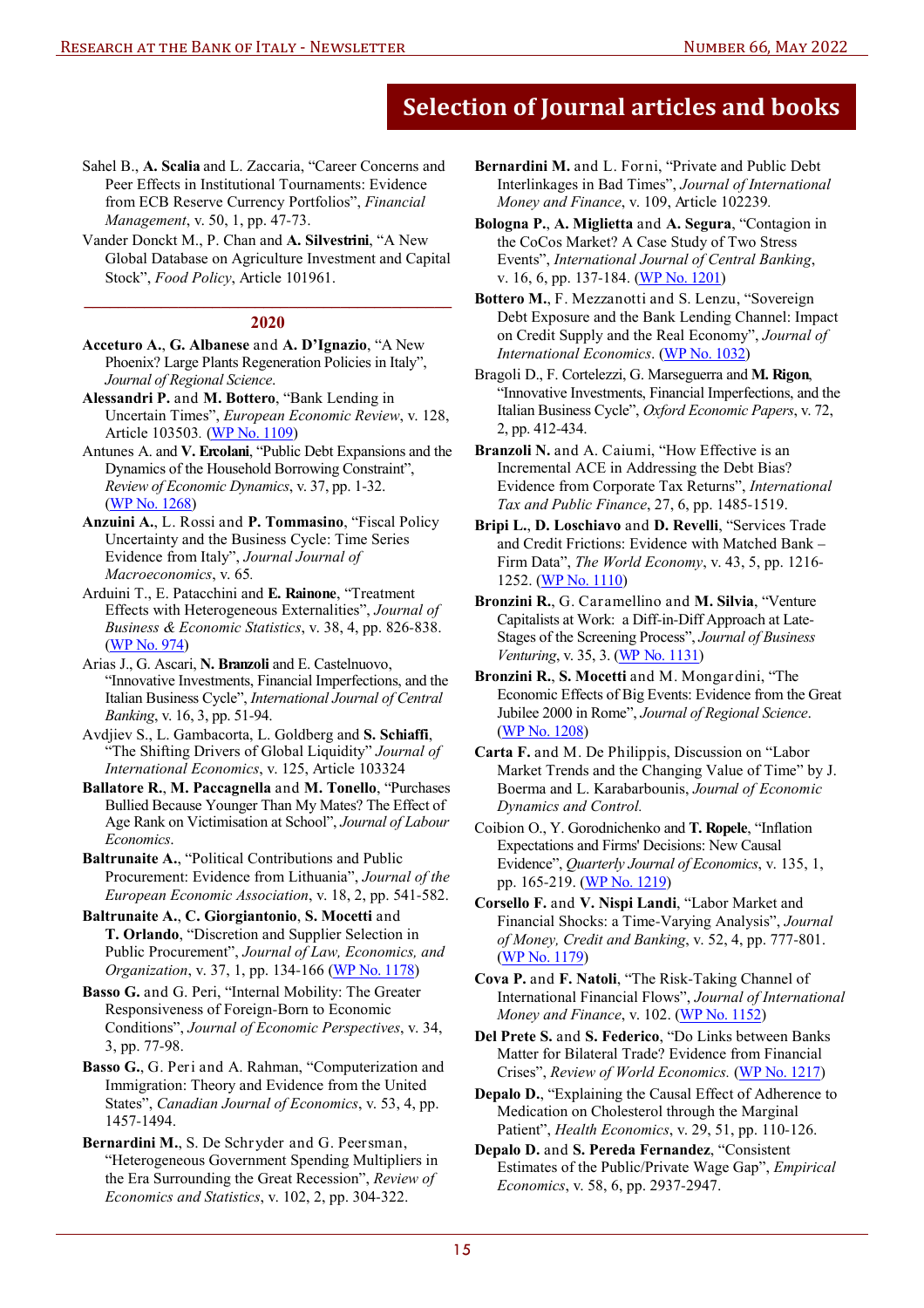- **Di Giacinto V.**, **G. Micucci** and **A. Tosoni**, "Knowledge Intensive Business Services and Urban Areas: An Analysis of Localization and Productivity on Italian Data", Annals of Regional Science. [\(OP No. 443\)](https://www.bancaditalia.it/pubblicazioni/qef/2018-0443/QEF_443_18.pdf?language_id=1?pk_campaign=Newsletter-66)
- **D'Ignazio A.** and **C. Menon**, "The Causal Effect of Credit Guarantees for SMEs: Evidence from Italy", *Scandinavian Journal of Economics*, v. 122, 1, pp. 191- 218*.* [\(WP No. 900\)](http://www.bancaditalia.it/pubblicazioni/temi-discussione/2013/2013-0900/en_tema_900.pdf?language_id=1?pk_campaign=Newsletter-66)
- **Ercolani V.** and **F. Natoli**, "Forecasting US Recessions: The Role of Economic Uncertainty ", *Economics Letters*, v. 193. [\(WP No. 1299\)](https://www.bancaditalia.it/pubblicazioni/temi-discussione/2020/2020-1299/index.html?com.dotmarketing.htmlpage.language=1?pk_campaign=Newsletter-66)
- **Gazzani A.**, "News and Noise Bubbles in the Housing Market", *Review of Economic Dynamics*, v. 36, pp. 46-72.
- **Giordano R.**, S. Lanau, **P. Tommasino** and P. Topalova, "Does Public Sector Inefficiency Constrain Firm Productivity? Evidence from Italian Provinces", *International Tax and Public Finance*, v. 27, 4, pp. 1019-1049.
- Ladu G., **A. Linarello** and F. Oropallo, "Trade Shocks, Product Mix Adjustment and Productivity Growth in Italian Manufacturing", *The World Economy*, v. 43, 5, pp. 1434-1451. [\(OP No. 513\)](https://www.bancaditalia.it/pubblicazioni/qef/2019-0513/QEF_513_19.pdf?language_id=1?pk_campaign=Newsletter-66)
- **Mäkinen T.**, L. Sarno and **G. Zinna**, "Services Risky Bank Guarantees", *Journal of Financial Economics*, v. 136, 2, pp. 490-522. [\(WP No. 1232](https://www.bancaditalia.it/pubblicazioni/temi-discussione/2019/2019-1232/en_Tema_1232.pdf?language_id=1?pk_campaign=Newsletter-66))
- Mele A., K. Molnár and **S. Santoro**, "On the Perils of Stabilizing Prices when Agents are Learning", *Journal of Monetary Economics*.
- **Nispi Landi V.**, "Capital Controls Spillovers", *Journal of International Money and Finance*, v. 109, Article 102238. [\(WP No. 1184\)](https://www.bancaditalia.it/pubblicazioni/temi-discussione/2018/2018-1184/en_tema_1184.pdf?language_id=1?pk_campaign=Newsletter-66)
- Pavan G., A. Pozzi and **G. Rovigatti**, "Strategic Entry and Potential Competition: Evidence from Compressed Gas Fuel Retail", *International Journal of Industrial Organization*, v. 69.
- **Pericoli M.**, "On Risk Factors of the Stock–Bond Correlation", *International Finance*, v. 23, 3, pp. 392-416.
- **Pietrunti M.** and **F. M. Signoretti**, "Unconventional Monetary Policy and Household Debt: the Role of Cash-Flow Effects", *Journal of Macroeconomics*, v. 64. [\(WP No. 1142\)](https://www.bancaditalia.it/pubblicazioni/temi-discussione/2017/2017-1142/en_tema_1142.pdf?language_id=1?pk_campaign=Newsletter-66)
- **Rainone E.**, "The Network Nature of OTC Interest Rates", *Journal of Financial Markets.* [\(WP No. 1022\)](https://www.bancaditalia.it/pubblicazioni/temi-discussione/2015/2015-1022/en_tema_1022.pdf?language_id=1?pk_campaign=Newsletter-66)
- **Rainone E.** and F. Vacirca, "Estimating the Money Market Microstructure with Negative and Zero Interest Rates", *Quantitative Finance*, v. 20, 2, pp. 207-234. [\(WP No. 1059\)](https://www.bancaditalia.it/pubblicazioni/temi-discussione/2016/2016-1059/en_tema_1059.pdf?language_id=1?pk_campaign=Newsletter-66)
- **Rizzica L.**, "Raising Aspirations and Higher Education. Evidence from the UK's Widening Participation Policy", *Journal of Labor Economics*, v. 38, 1, pp. 183-214. [\(WP No. 1188\)](https://www.bancaditalia.it/pubblicazioni/temi-discussione/2018/2018-1188/en_tema_1188.pdf?language_id=1?pk_campaign=Newsletter-66)
- **Santioni R.**, F. Schiantarelli and P. Strahan, "Internal Capital Markets in Times of Crisis: The Benefit of Group Affiliation", *Review of Finance*, v. 24, 4, pp. 773-811. [\(WP No. 1146\)](https://www.bancaditalia.it/pubblicazioni/temi-discussione/2017/2017-1146/en_tema_1146.pdf?language_id=1?pk_campaign=Newsletter-66)
- Sbrana G. and **A. Silvestrini**, "Forecasting with the Damped Trend Model Using the Structural Approach", *International Journal of Production Economics*, v. 226.
- Schiantarelli F., **M. Stacchini** and P. Strahan, "Bank Quality, Judicial Efficiency and Loan Repayment Delays in Italy", *Journal of Finance*, v. 75, 4, pp. 2139- 2178. [\(WP No. 1072\)](https://www.bancaditalia.it/pubblicazioni/temi-discussione/2016/2016-1072/en_tema_1072.pdf?language_id=1?pk_campaign=Newsletter-66)
- **Segura A.** and J. Zeng, "Off-Balance Sheet Funding, Voluntary Support and Investment Efficiency", *Journal of Financial Economics*, v. 137, 1, pp. 90-107.
- Stagnaro C, C. Amenta, G. Di Croce and **L. Lavecchia**, "Managing the Liberalization of Italy's Retail Electricity Market: A Policy Proposal", *Energy Policy*, v. 137, Article 111150.
- **Tomat G. M.**, "Does Trade in Differentiated Goods Raise Wages?", *Structural Change and Economic Dynamics*, v. 53, pp. 344-352.
- **Tomat G. M.**, "Does Trade in Differentiated Goods Raise Wages?", *Structural Change and Economic Dynamics*, v. 53, pp. 344-352.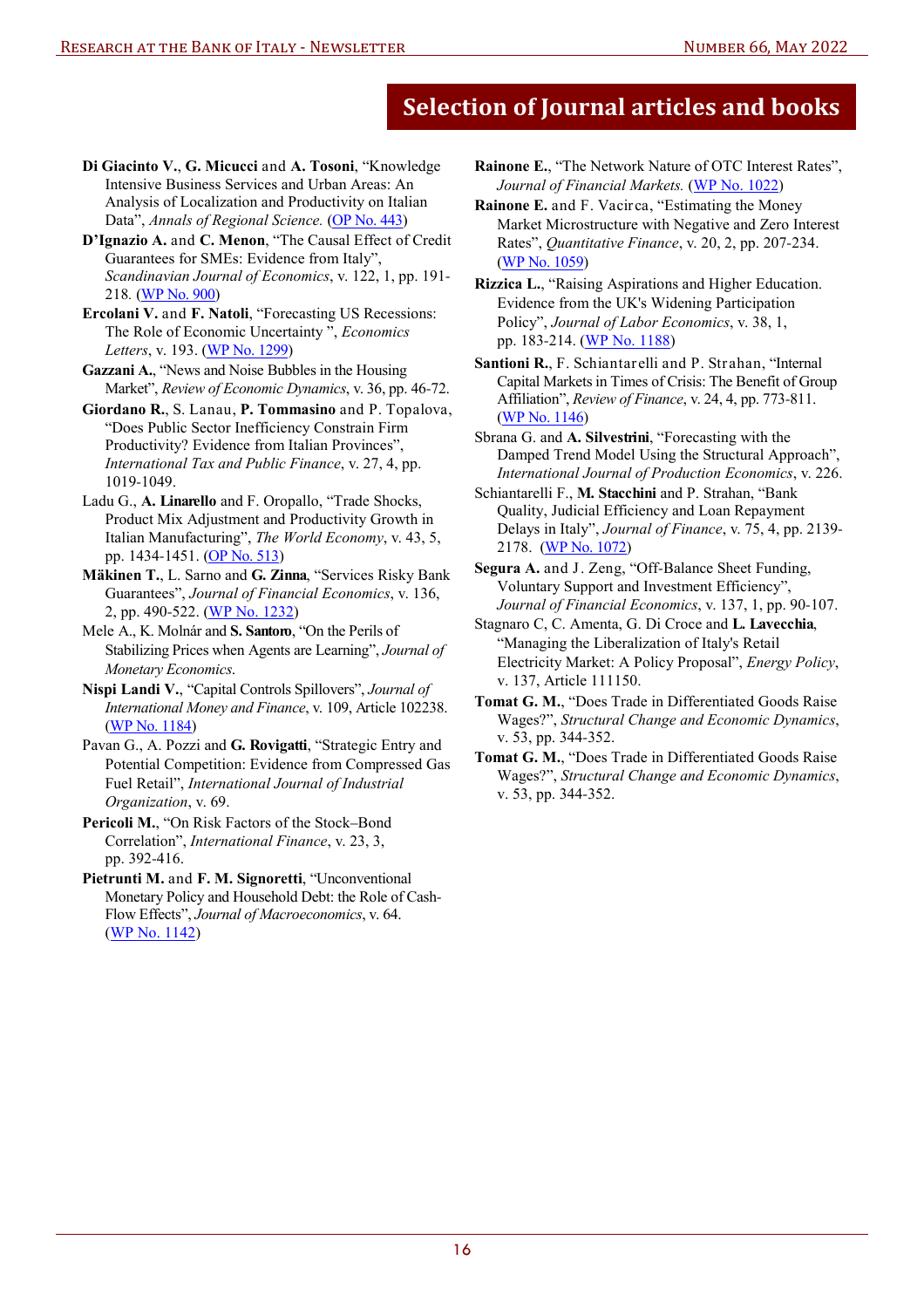## **Useful links**

#### <span id="page-16-0"></span>**WORKING PAPERS OF THE OTHER EURO AREA CENTRAL BANKS:**

[European Central Bank](http://www.ecb.europa.eu/pub/research/working-papers/html/index.en.html) Banco de España [Banco de Portugal](https://www.bportugal.pt/en/papers) [Bank of Estonia](http://www.eestipank.ee/en/economic-research-eesti-pank)  [Bank of Finland](https://www.suomenpankki.fi/en/research/research-publications/) [Bank of Greece](http://www.bankofgreece.gr/Pages/en/Publications/Papers.aspx?Filter_By=13) [Bank of Slovenia](https://www.bsi.si/en/publications/research) [Banque Centrale du Luxembourg](http://www.bcl.lu/en/Research/publications/index.html) [Banque de France](https://publications.banque-france.fr/en/liste-chronologique/working-papers) [Banque Nationale de Belgique](https://www.nbb.be/en/publications-and-research/economic-and-financial-publications)

[Central Bank of Cyprus](https://www.centralbank.cy/en/publications/working-papers)  [Central Bank of Ireland](https://www.centralbank.ie/publication/research-technical-papers) [Central Bank of Malta](https://www.centralbankmalta.org/en/economic-research)  [Central Bank of the Republic of Lithuania](https://www.lb.lt/economic_research)  [De Nederlandsche Bank](https://www.dnb.nl/en/publications/research-publications/) [Deutsche Bundesbank](https://www.bundesbank.de/en/publications/research) Národná banka Slovenska [Latvijas Banka](https://www.bank.lv/en/publications-r/working-papers/2016-eng)  [Oesterreichische Nationalbank](http://www.oenb.at/en/Publications/Economics/Working-Papers.html)

#### **OTHER**

[BIS Central Bank Research Hub](http://www.bis.org/cbhub/index.htm) [Einaudi Institute for Economics and Finance](http://www.eief.it/working-papers/) [OECD working papers series](http://www.oecd.org/about/publishing/oecd-working-papers-series.htm)

[Research at the IMF](https://www.imf.org/en/Research) [Research at the World Bank](http://www.worldbank.org/en/research)